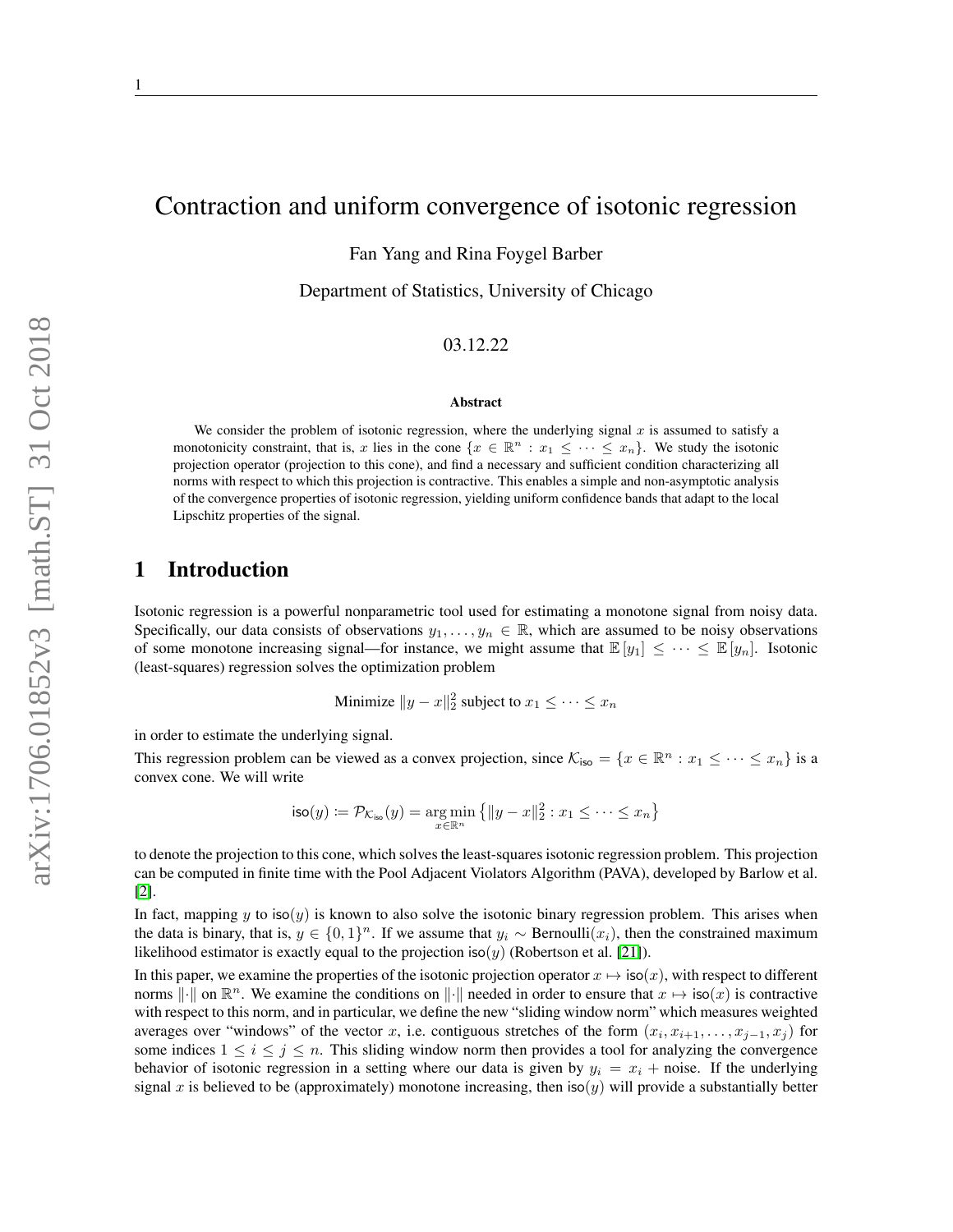estimate of x than the observed vector y itself. By using our results on contractions with respect to the isotonic projection operator, we obtain clean, finite-sample bounds on the pointwise errors,  $|x_i - \text{iso}(y)_i|$ , which are locally adaptive to the behavior of the signal  $x$  in the region around the index  $i$  and hold uniformly over the entire sequence.

### <span id="page-1-1"></span>1.1 Background

There is extensive literature studying convergence rates of isotonic regression, in both finite-sample and asymptotic settings. For an asymptotic formulation of the problem, since the signal  $x \in \mathbb{R}^n$  must necessarily change as  $n \to \infty$ , a standard method for framing this as a sequence of problems indexed by n is to consider a fixed function  $f : [0,1] \to \infty$ , and then for each n, define  $x_i = f(i/n)$  (or more generally,  $x_i = f(t_i)$  for points  $t_i$  that are roughly uniformly spaced). Most models in the literature assume that  $y_i = x_i + \sigma \cdot \epsilon_i$ , where the noise terms  $\epsilon_i$  are i.i.d. standard normal variables (or, more generally, are zero-mean variables that satisfy some moment assumptions or are subgaussian).

One class of existing results treats *global* convergence rates, where the goal is to bound the error  $\|x - \text{iso}(y)\|_2$ , or more generally to bound  $||x - \text{iso}(y)||_p$  for some  $\ell_p$  norm. The estimation error under the  $\ell_2$  norm was studied by Van de Geer [\[22\]](#page-15-1), Wang and Chen [\[24\]](#page-15-2), Meyer and Woodroofe [\[18\]](#page-15-3), among others. Van de Geer [\[23\]](#page-15-4) obtains the asymptotic risk bounds for certain 'bounded' isotonic regression under Hellinger distance, whereas Zhang [\[26\]](#page-15-5) establishes the non-asymptotic risk bounds for general  $\ell_p$  norm—in particular, for  $p = 2$ , they show that the least-squares estimator iso(y) of the signal x has error scaling as  $||x - \hat{x}||_2/\sqrt{n} \sim n^{-1/3}$ .<br>Pecent work by Chatteriae at al. [0] considers non-symmetric minimax rates for the estimation error focusing Recent work by Chatterjee et al. [\[9\]](#page-15-6) considers non-asymptotic minimax rates for the estimation error, focusing specifically on  $\|x - \hat{x}\|_2$  for any estimator  $\hat{x}$  to obtain a minimax rate. Under a Gaussian noise model, they now that the minimax rate scales as  $\|x - \hat{x}\|_2 / (\sqrt{n} \ge n^{-1/3})$  over the class of monotone and Linschitz s spectricarly on  $||x - x||_2$  for any estimator x to obtain a minimax rate. Onder a Gaussian holse model, they prove that the minimax rate scales as  $||x - \hat{x}||_2/\sqrt{n} \ge n^{-1/3}$  over the class of monotone and Lipschitz signals x  $x$ , which matches the error rate of the constrained maximum likelihood estimator (i.e. the isotonic least-squares projection,  $iso(y)$ ) established earlier. They also study minimax rates in a range of settings, including piecewise constant signals, which we will discuss later on.<sup>[1](#page-1-0)</sup>

A separate class of results considers *local* convergence rates, where the error at a particular index, i.e.  $|x_i - \hat{x}_i|$  $|\cos(y)|$  for some particular i, may scale differently in different regions of the vector. In an asymptotic setting, where  $n \to \infty$  and the underlying signal comes from a function  $f : [0, 1] \to \mathbb{R}$ , we may consider an estimator  $\widehat{f} : [0, 1] \to \mathbb{R}$ , where  $\widehat{f}(t)$  is estimated via iso $(y)_i$  for  $t \approx i/n$ . Results in the literature for this setting study the asymptotic rate of convergence of  $|f(t) - \hat{f}(t)|$ , which depends on the local properties of f near t. Brunk [\[6\]](#page-15-7) establishes the convergence rate as well as the limiting distribution when  $f'(t)$  is positive, whereas Wright [\[25\]](#page-15-8) generalizes the result to the case of t lying in a flat region, i.e.  $f'(t) = 0$ . Cator [\[8\]](#page-15-9) shows that the isotonic estimator adapts to the unknown function locally and is asymptotically minimax optimal for local behavior. Relatedly, Dümbgen [\[11\]](#page-15-10) gives confidence bands in the related Gaussian white noise model, by taking averages over windows of the data curve, i.e. ranges of the form  $[t_0, t_1]$  near the point t of interest.

In addition, many researchers have considered the related problem of monotone density estimation, where we aim to estimate a monotone decreasing density from  $n$  samples drawn from that distribution. This problem was first studied by Grenander [\[14\]](#page-15-11), and has attracted much attention since then, see Rao [\[19\]](#page-15-12), Groeneboom [\[15\]](#page-15-13), Birgé [\[3\]](#page-14-1), Birgé and Massart [\[4\]](#page-14-2), Carolan and Dykstra [\[7\]](#page-15-14), Balabdaoui et al. [\[1\]](#page-14-3), Jankowski [\[17\]](#page-15-15), among others. Birgé [\[3\]](#page-14-1) proves a  $n^{-1/3}$  minimax rate for the  $\ell_2$  error in estimating the true monotone density  $f(t)$  the same rate as for the isotonic regression problem. The pointwise i.e.  $\ell_{\infty}$  error has also been studied—Durot et al. [\[12\]](#page-15-16) shows that, for Lipschitz and bounded densities on [0, 1], asymptotically the error rate for estimating  $f(t)$  scales as  $(n/\log(n))^{-1/3}$ , uniformly over all t bounded away from the endpoints. Adaptive convergence rates are studied by Cator [\[8\]](#page-15-9). Later we will show that our results yield a non-asymptotic error bound for this problem as well, which matches this known rate.

Several related problems for isotonic regression have also been studied. First, assuming the model  $y_i = x_i +$ 

<span id="page-1-0"></span><sup>&</sup>lt;sup>1</sup>Chatterjee et al. [\[9\]](#page-15-6)'s results, which they describe as "local minimax" bounds, are "local" in the sense that the risk bound they provide is specific to an individual signal  $x \in \mathbb{R}^n$ , but the error is nonetheless measured with respect to the  $\ell_2$  norm, i.e. "globally" over the entire length of the signal.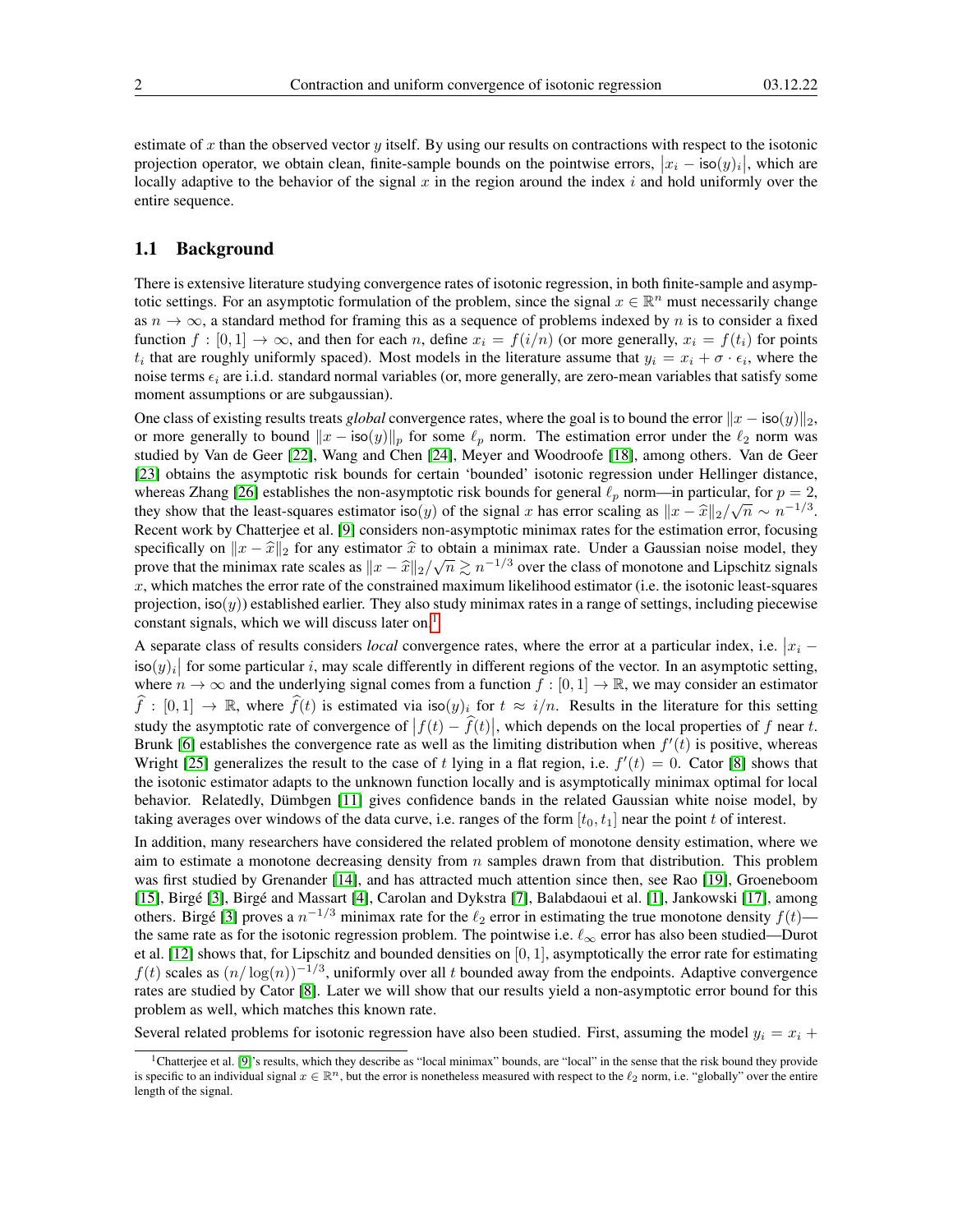$\sigma \cdot \epsilon_i$  for standard normal error terms  $\epsilon_i$ , estimating  $\sigma$  has been studied by Meyer and Woodroofe [\[18\]](#page-15-3), among others. Estimators of  $\sigma$  for general distribution of  $\epsilon_i$  are also available, see Rice [\[20\]](#page-15-17), Gasser et al. [\[13\]](#page-15-18). We discuss the relevance of these tools for constructing our confidence bands in Section [4.](#page-4-0) Second, we can hope that our estimator iso(y) can recover x accurately only if x itself is monotone (or approximately monotone); thus, testing this hypothesis is important for knowing whether our confidence band can be expected to cover  $x$ itself or only its best monotone approximation, iso(x). Drton and Klivans [\[10\]](#page-15-19) study the problem of testing the null hypothesis  $x \in \mathcal{K}_{\text{iso}}$  (or more generally, whether the signal x belongs to some arbitrary pre-specified cone  $K$ ), based on the volumes of lower-dimensional faces of the cone (see Drton and Klivans [\[10,](#page-15-19) Theorem 2 and Section 3]).

Main contributions In the context of the existing literature, our main contributions are: (1) the new analysis of the contraction properties of isotonic projection, and the specific example of the sliding window norm, and (2) clean, finite-sample estimation bounds for isotonic regression, which are locally adaptive to the local Lipschitz behavior of the underlying signal, and match known asymptotic convergence rates. The contraction and sliding window norm allow us to prove the isotonic regression convergence results in just a few simple lines of calculations, while the arguments in the existing literature are generally substantially more technical (for example, approximating the estimation process via a Brownian motion or Brownian bridge).

## 2 Contractions under isotonic projection

In this section, we examine the contractive behavior of the isotonic projection,

$$
\mathsf{iso}(x) = \underset{y \in \mathbb{R}^n}{\arg \min} \{ \|x - y\|_2 : y_1 \leq \cdots \leq y_n \},\
$$

with respect to various norms on  $\mathbb{R}^n$ . Since this operator projects x onto a convex set (the cone  $\mathcal{K}_{\text{iso}}$  of all ordered vectors), it is trivially true that

$$
\|\mathsf{iso}(x) - \mathsf{iso}(y)\|_2 \le \|x - y\|_2,
$$

but we may ask whether the same property holds when we consider norms other than the  $\ell_2$  norm. Formally, we defined our question as follows:

**Definition 1.** For a seminorm  $\|\cdot\|$  on  $\mathbb{R}^n$ , we say that isotonic projection is contractive with respect to  $\|\cdot\|$  if

$$
\|\mathsf{iso}(x) - \mathsf{iso}(y)\| \le \|x - y\| \text{ for all } x, y \in \mathbb{R}^n.
$$

We recall that a seminorm must satisfy a scaling law,  $\|c \cdot x\| = |c| \cdot \|x\|$ , and the triangle inequality,  $\|x + y\| \le$  $||x|| + ||y||$ , but may have  $||x|| = 0$  even if  $x \neq 0$ . From this point on, for simplicity, we will simply say "norm" to refer to any seminorm.

For which types of norms can we expect this contraction property to hold? To answer this question, we first define a simple property to help our analysis:

**Definition 2.** For a norm  $\|\cdot\|$  on  $\mathbb{R}^n$ , we say that  $\|\cdot\|$  is nonincreasing under neighbor averaging (NUNA) if

$$
\left\| \left(x_1, \ldots, x_{i-1}, \frac{x_i + x_{i+1}}{2}, \frac{x_i + x_{i+1}}{2}, x_{i+2}, \ldots, x_n \right) \right\| \leq \|x\|
$$

for all  $x \in \mathbb{R}^n$  and all  $i = 1, \ldots, n - 1$ .

Our first main result proves that the NUNA property exactly characterizes the contractive behavior of isotonic projection—NUNA is both necessary and sufficient for isotonic projection to be contractive.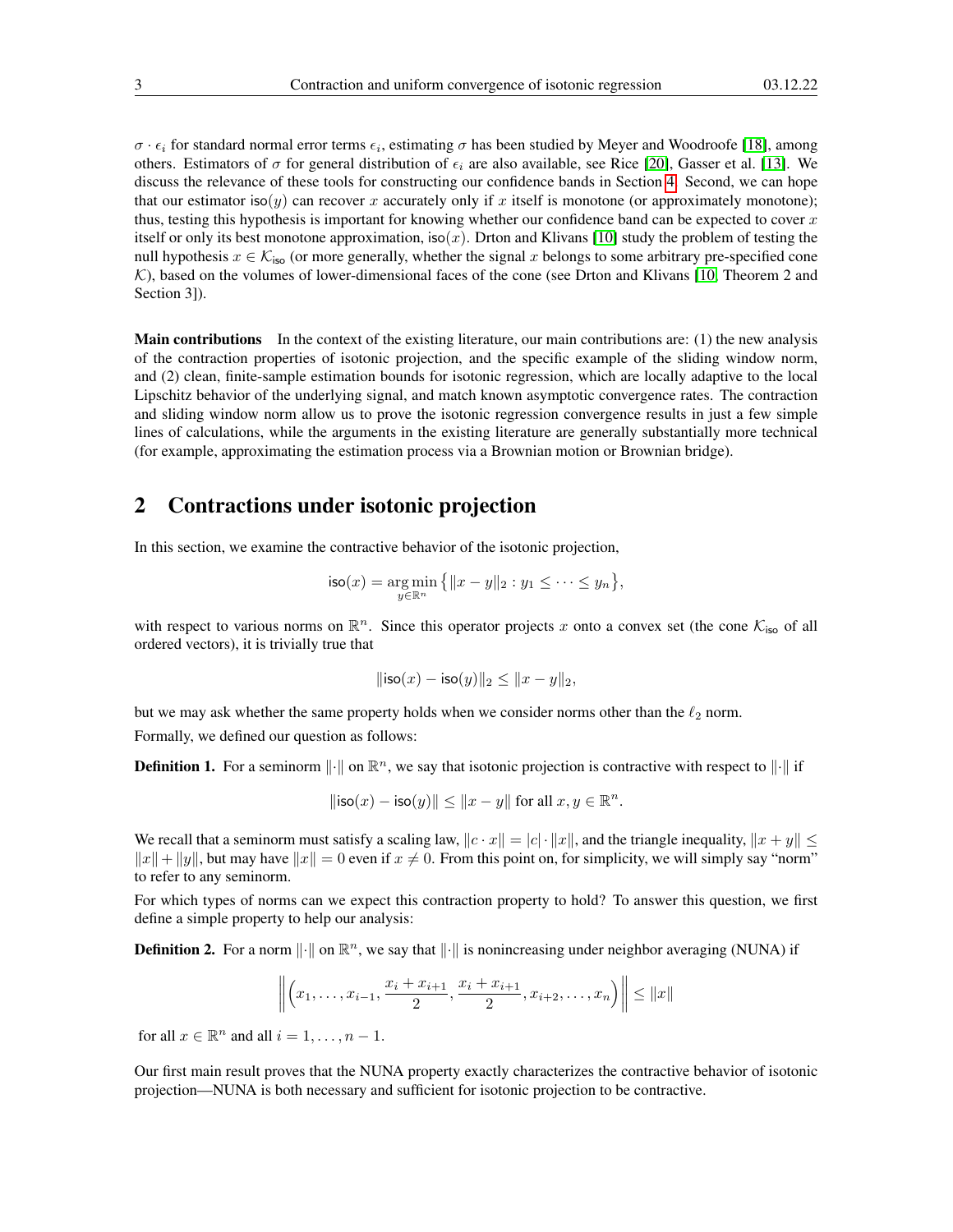<span id="page-3-0"></span>**Theorem 1.** For any norm  $\|\cdot\|$  on  $\mathbb{R}^n$ , isotonic projection is contractive with respect to  $\|\cdot\|$  if and only if  $\|\cdot\|$  is *nonincreasing under neighbor averaging (NUNA).*

(The proof of Theorem [1](#page-3-0) will be given in Section [6.](#page-12-0))

In particular, this theorem allows us to easily prove that isotonic projection is contractive with respect to the  $\ell_p$ norm for any  $p \in [1, \infty]$ , and more generally as well, via the following lemma:

<span id="page-3-1"></span>**Lemma 1.** Suppose that  $\|\cdot\|$  is a norm that is invariant to permutations of the entries of the vector, that is, for  $any \ x \in \mathbb{R}^n$  *and any permutation*  $\pi$  *on*  $\{1, \dots, n\}$ *,* 

 $||x|| = ||x_\pi||$  where  $x_\pi := (x_{\pi(1)}, \ldots, x_{\pi(n)})$ .

*(In particular, the*  $\ell_p$  *norm, for any*  $p \in [1,\infty]$ *, satisfies this property.) Then*  $\|\cdot\|$  *satisfies the NUNA property, and therefore isotonic projection is a contraction with respect to*  $\|\cdot\|$ .

*Proof of Lemma [1.](#page-3-1)* Let  $\pi$  swap indices i and  $i + 1$ , so that

$$
x_{\pi} = (x_1, \ldots, x_{i-1}, x_{i+1}, x_i, x_{i+2}, \ldots, x_n).
$$

Then

$$
\left\| \left( x_1, \ldots, x_{i-1}, \frac{x_i + x_{i+1}}{2}, \frac{x_i + x_{i+1}}{2}, x_{i+2}, \ldots, x_n \right) \right\|
$$
  
= 
$$
\left\| \frac{x + x_{\pi}}{2} \right\| \leq \frac{1}{2} (\|x\| + \|x_{\pi}\|) = \|x\|,
$$

where we apply the triangle inequality, and the assumption that  $||x_\pi|| = ||x||$ . This proves that  $||\cdot||$  satisfies NUNA. By Theorem [1,](#page-3-0) this implies that isotonic projection is contractive with respect to  $\|\cdot\|$ .  $\Box$ 

## 3 The sliding window norm

We now introduce a *sliding window* norm, which will later be a useful tool for obtaining uniform convergence guarantees for isotonic regression. For any pair of indices  $1 \le i \le j \le n$ , we write  $i : j$  to denote the stretch of  $j - i + 1$  many coordinates indexed by  $\{i, \ldots, j\}$ ,

$$
x = (x_1, \ldots, x_{i-1}, \underbrace{x_i, \ldots, x_j}_{\text{window } i:j}, x_{j+1}, \ldots, x_n).
$$

Fix any function

<span id="page-3-2"></span> $\psi$ : {1, ...,  $n$ }  $\rightarrow \mathbb{R}_+$  such that  $\psi$  is nondecreasing and  $i \mapsto i/\psi(i)$  is concave. (1)

The sliding window norm is defined as

$$
||x||_{\psi}^{\text{SW}} = \max_{1 \le i \le j \le n} \left\{ |\overline{x}_{i:j}| \cdot \psi(j - i + 1) \right\},\
$$

where  $\overline{x}_{i:j} = \frac{x_i + \dots + x_j}{j - i + 1}$  denotes the average over the window  $i : j$ .

The following key lemma proves that our contraction theorem, Theorem [1,](#page-3-0) can be applied to this sliding window norm. (This lemma, and all lemmas following, will be proved in Appendix [A.3.](#page-21-0))

<span id="page-3-3"></span>**Lemma 2.** For any function  $\psi$  satisfying the conditions [\(1\)](#page-3-2), the sliding window norm  $\|\cdot\|_{\psi}^{\text{SW}}$  satisfies the NUNA *property, and therefore, isotonic projection is contractive with respect to this norm.*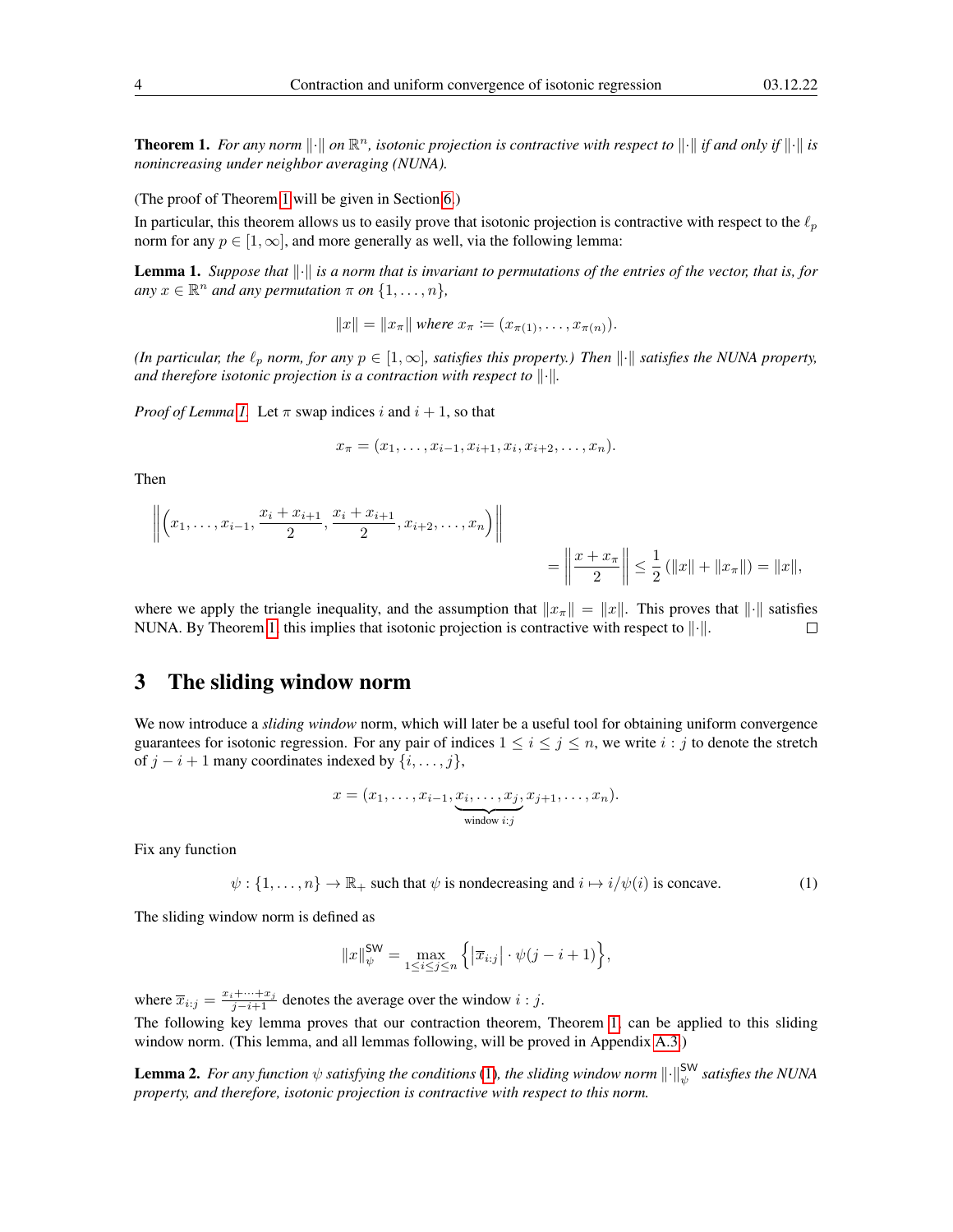This lemma is a key ingredient to our convergence analyses for isotonic regression. It will allow us to use the sliding window norm to understand the behavior of iso(y) as an estimator of iso(x), where y is a vector of noisy observations of some target signal x. In particular, we will consider the special case of subgaussian noise  $<sup>2</sup>$  $<sup>2</sup>$  $<sup>2</sup>$ .</sup> The following lemma can be proved with a very basic union bound argument:

<span id="page-4-5"></span>**Lemma 3.** Let  $x \in \mathbb{R}^n$  be a fixed vector, and let  $y_i = x_i + \sigma \epsilon_i$ , where the  $\epsilon_i$ 's are independent, zero-mean, **Lemma 5.** Let  $x \in \mathbb{R}^n$  be a fixed vector, and let and subgaussian. Then taking  $\psi(i) = \sqrt{i}$ , we have

$$
\mathbb{E}\left[\left\|x-y\right\|_{\psi}^{\mathrm{SW}}\right] \leq \sqrt{2\sigma^2\log(n^2+n)} \text{ and } \mathbb{E}\left[\left(\left\|x-y\right\|_{\psi}^{\mathrm{SW}}\right)^2\right] \leq 8\sigma^2\log(n^2+n),
$$

*and for any*  $\delta > 0$ *,* 

$$
\mathbb{P}\left\{\left\|x-y\right\|_{\psi}^{\mathsf{SW}}\leq\sqrt{2\sigma^{2}\log\left(\frac{n^{2}+n}{\delta}\right)}\right\}\geq1-\delta.
$$

As a specific example, in a Bernoulli model, if the signal is given by  $x \in [0, 1]^n$  and our observations are given by  $y_i$  ∼ Bernoulli( $x_i$ ) (each drawn independently), then this model satisfies the subgaussian noise model with  $\sigma = 1$ .

## <span id="page-4-0"></span>4 Estimation bands

In this section, we will develop a range of results bounding our estimation error when we observe a (nearly) monotone signal plus noise. These results will all use the sliding window contraction result in Lemma [2](#page-3-3) as the main ingredient in our analysis.

We begin with a deterministic statement that is a straightforward consequence of the sliding window contraction result:

<span id="page-4-3"></span><span id="page-4-2"></span>**Theorem 2.** For any  $x, y \in \mathbb{R}^n$ , for all indices  $k = 1, \ldots, n$ ,

$$
\max_{1 \le m \le k} \left\{ \frac{\overline{\mathsf{iso}(y)}_{(k-m+1):k} - \frac{\|x - y\|_{\psi}^{\mathsf{SW}}}{\psi(m)} \right\} \n\le \mathsf{iso}(x)_k \le \min_{1 \le m \le n-k+1} \left\{ \frac{\overline{\mathsf{iso}(y)}_{k:(k+m-1)} + \frac{\|x - y\|_{\psi}^{\mathsf{SW}}}{\psi(m)} \right\}
$$
\n(2)

<span id="page-4-4"></span>*and*

$$
\max_{1 \le m \le k} \left\{ \frac{\left| \bar{s} \sigma(x)_{(k-m+1):k} - \frac{\|x - y\|_{\psi}^{\text{SW}}}{\psi(m)} \right\}}{\psi(m)} \right\}
$$
\n
$$
\le \text{iso}(y)_k \le \min_{1 \le m \le n-k+1} \left\{ \frac{\left| \bar{s} \sigma(x)_{k:(k+m-1)} - \frac{\|x - y\|_{\psi}^{\text{SW}}}{\psi(m)} \right\}}{\psi(m)} \right\}.
$$
\n(3)

Note that these two statements are symmetric; they are identical up to reversing the roles of  $x$  and  $y$ .

*Proof of Theorem [2.](#page-4-2)* We have  $\sec(x)_k \ge \frac{\csc(x)}{\sec(x)_{(k-m+1):k}} \ge \frac{\csc(y)}{\sec(y)_{(k-m+1):k}} - \frac{\csc(y)}{\csc(y)}$ , where the first inequality uses the monotonicity of iso(x) while the second uses the definition of the sliding window norm along with the fact that  $\|\text{iso}(x) - \text{iso}(y)\|_{\psi}^{\text{SW}} \leq \|x - y\|_{\psi}^{\text{SW}}$  by Lemma [2.](#page-3-3) This proves the lower bound for [\(2\)](#page-4-3); the upper bound, and the symmetric result [\(3\)](#page-4-4), are proved analogously.  $\Box$ 

<span id="page-4-1"></span><sup>&</sup>lt;sup>2</sup> We call a random variable X subgaussian if  $\mathbb{P}\{|X - \mathbb{E}[X]| \ge t\} \le 2\exp(-t^2/2)$  for any  $t > 0$ .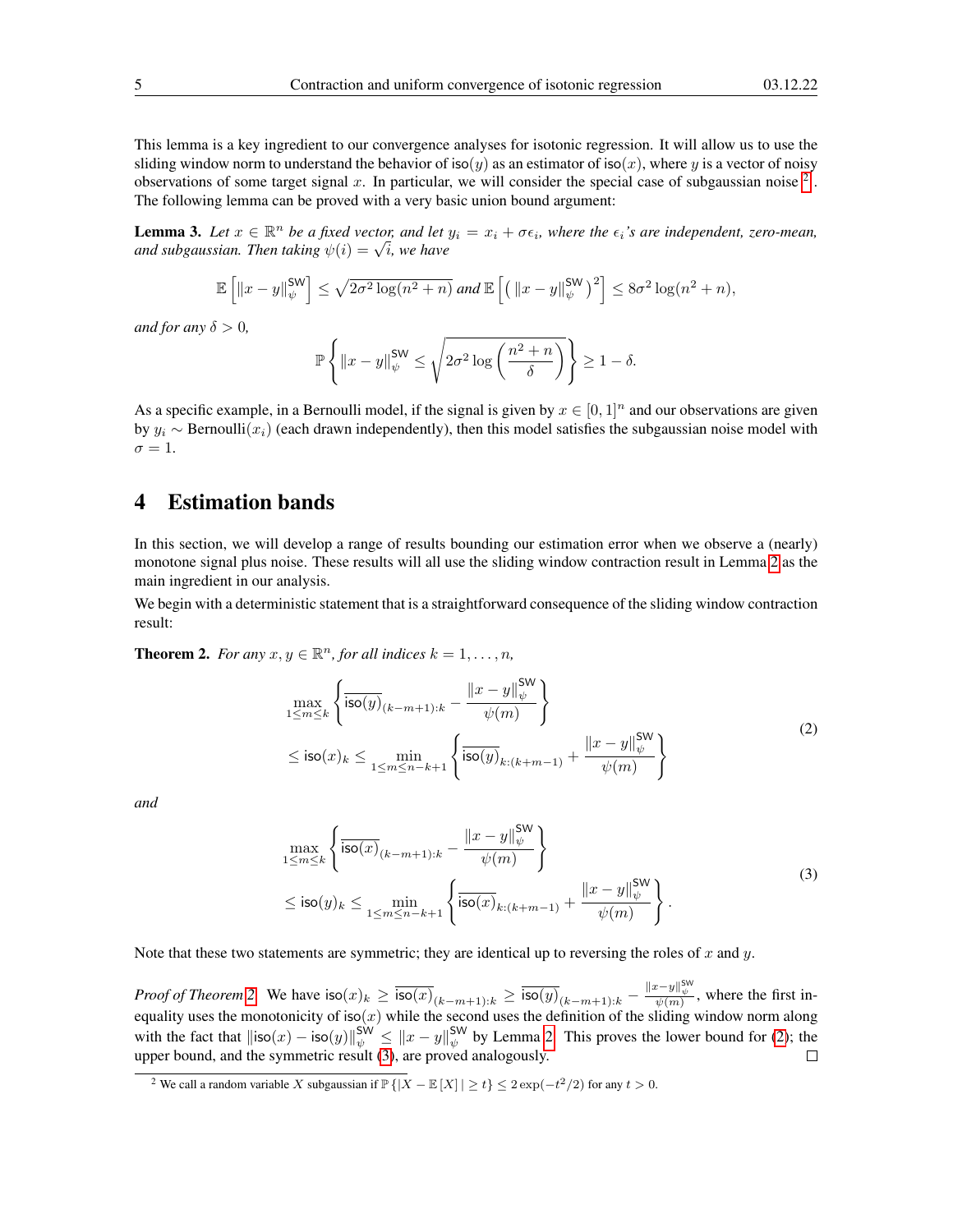This simple reformulation of our contraction result, in fact forms the backbone of all our estimation band guarantees.

These bounds bound the difference between iso(x) and iso(y), computed using either y (as in [\(2\)](#page-4-3)) or x (as in [\(3\)](#page-4-4)). Thus far, the two results are entirely symmetrical—they are the same if we swap the vectors x and y.

We will next study the statistical setting where we aim to estimate a signal  $x$  based on noisy observations  $y$ , in which case the vectors  $x$  and  $y$  play distinct roles, and so the two versions of the bands will carry entirely different meanings. Before proceeding, we note that the above bounds cannot give results on x itself, but only on its projection iso(x). If x is far from monotonic, we cannot hope that the monotonic vector iso(y) would give a good estimate of x. We will consider a relaxed monotonicity constraint: we say that  $x \in \mathbb{R}^n$  is  $\epsilon_{\text{iso}}$ -monotone if

$$
x_i \leq x_j + \epsilon_{\text{iso}}
$$
 for all  $1 \leq i \leq j \leq n$ .

(If x is monotonic then we can simply set  $\epsilon_{\text{iso}} = 0$ .) We find that  $\epsilon_{\text{iso}}$  corresponds roughly to the  $\ell_{\infty}$  distance between x and its isotonic projection iso $(x)$ :

<span id="page-5-2"></span>**Lemma 4.** For any  $x \in \mathbb{R}^n$  that is  $\epsilon_{\text{iso}}$ -monotone,

$$
||x - \text{iso}(x)||_{\infty} \leq \epsilon_{\text{iso}}.
$$

*Conversely, any*  $x \in \mathbb{R}^n$  *with*  $||x - \text{iso}(x)||_{\infty} \leq \epsilon$  *must be* (2 $\epsilon$ *)-monotone.* 

With this in place, we turn to our results for the statistical setting.

#### <span id="page-5-1"></span>4.1 Statistical setting

We will consider a subgaussian noise model, where  $x \in \mathbb{R}^n$  is a fixed signal, and the observation vector y is generated as

<span id="page-5-0"></span>
$$
y_i = x_i + \sigma \epsilon_i
$$
, where the  $\epsilon_i$ 's are independent, zero-mean, and subgaussian. (4)

Lemma [3](#page-4-5) proves that, in this case, setting  $\psi(m) = \sqrt{m}$  would yield  $\|x - y\|_{\psi}^{\text{SW}} \le \sqrt{2\sigma^2 \log\left(\frac{n^2 + n}{\delta}\right)}$  with probability at least  $1 - \delta$ . Of course, we could consider other models as well, e.g. involving correlated noise or heavy-tailed noise, but restrict our attention to this simple model for the sake of giving an intuitive illustration of our results.

In order for this bound on the sliding window to be useful in practice, we need to obtain a bound or an estimate for the noise level  $\sigma$ . Under the Bernoulli model  $y_i \sim \text{Bernoulli}(x_i)$ , we can simply set  $\sigma = 1$ . More generally, it may be possible to estimate  $\sigma$  from the data itself, for instance if the noise terms  $\epsilon_i$  are i.i.d. standard normal, Meyer and Woodroofe [\[18\]](#page-15-3) propose estimating the noise level  $\sigma$  with the maximum likelihood estimator (MLE),  $\hat{\sigma}^2 = \frac{1}{n} \sum_i (y_i - \text{iso}(y)_i)^2$ , or the bias-corrected MLE given by

$$
\widehat{\sigma}^2 = \frac{\sum_i (y_i - \mathsf{iso}(y)_i)^2}{n - c_1 \cdot \mathsf{df}(\mathsf{iso}(y))},
$$

where  $c_1$  is a known constant while df(iso(y)) is the number of "degrees of freedom" in the monotone vector  $iso(y)$ , i.e. the number of distinct values in this vector.

We next consider the two different types of statistical guarantees that can be obtained, using the two symmetric formulations in Theorem [2](#page-4-2) above.

#### 4.2 Data-adaptive bands

We first consider the problem of providing a confidence band for the signal  $x$  in a practical setting, where we can only observe the noisy data y and do not have access to other information. In this setting, the bound [\(2\)](#page-4-3) in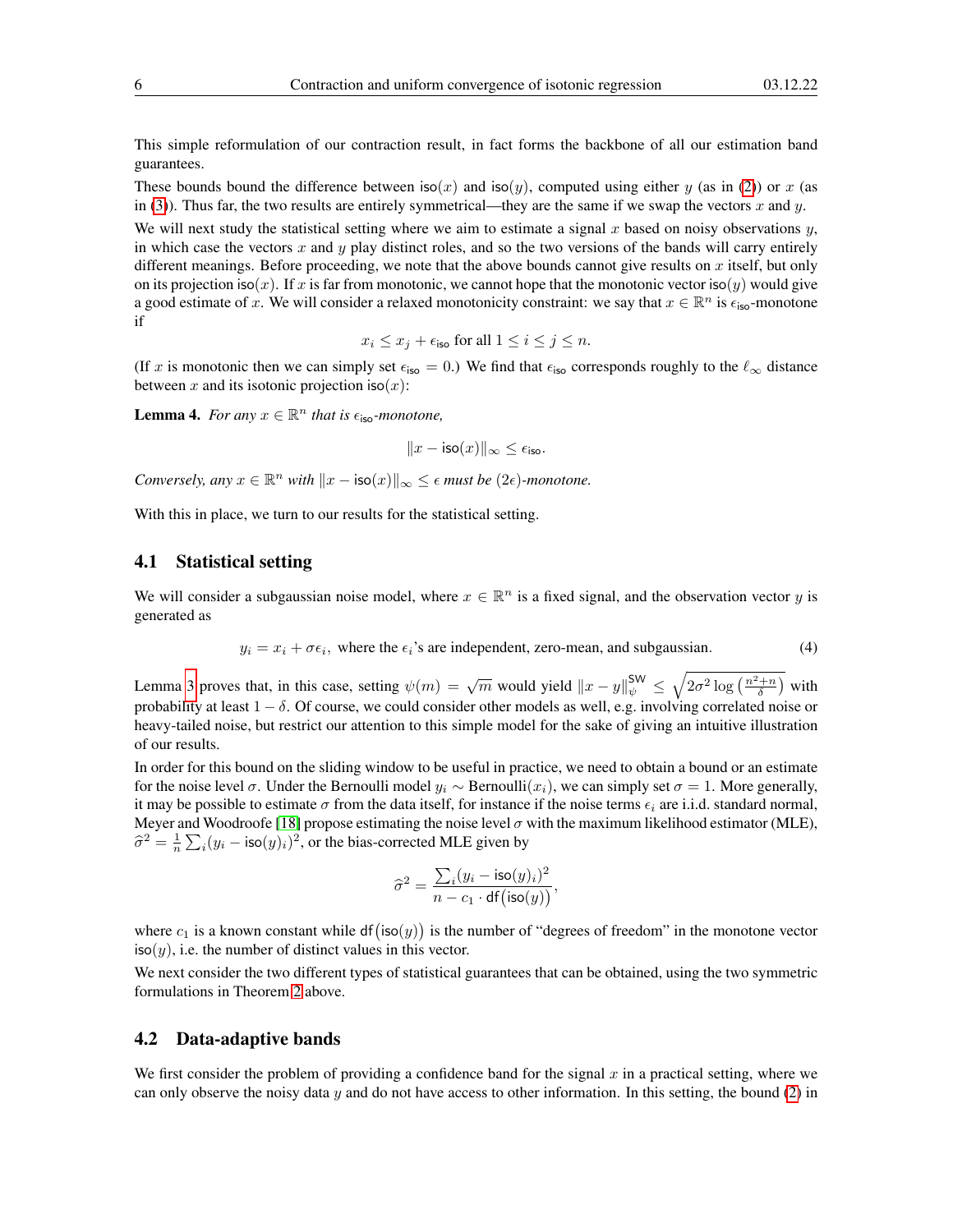Theorem [2,](#page-4-2) combined with Lemma [3'](#page-4-5)s bound on  $||x - y||_{\psi}^{\text{SW}}$  for the subgaussian model, yields the following result:

<span id="page-6-0"></span>**Theorem 3.** For any signal  $x \in \mathbb{R}^n$  and any  $\delta > 0$ , under the subgaussian noise model [\(4\)](#page-5-0), then with *probability at least*  $1 - \delta$ *, for all*  $k = 1, \ldots, n$ *,* 

$$
\max_{1 \le m \le k} \left\{ \overline{\text{iso}(y)}_{(k-m+1):k} - \sqrt{\frac{2\sigma^2 \log\left(\frac{n^2+n}{\delta}\right)}{m}} \right\}
$$
\n
$$
\le \text{iso}(x)_k \le \min_{1 \le m \le n-k+1} \left\{ \overline{\text{iso}(y)}_{k:(k+m-1)} + \sqrt{\frac{2\sigma^2 \log\left(\frac{n^2+n}{\delta}\right)}{m}} \right\}.
$$
\n(5)

<span id="page-6-4"></span><span id="page-6-3"></span>*If additionally* x *is*  $\epsilon_{\text{iso}}$ *-monotone, then we also have* 

$$
\max_{1 \le m \le k} \left\{ \frac{\overline{\text{iso}(y)}_{(k-m+1):k} - \sqrt{\frac{2\sigma^2 \log\left(\frac{n^2+n}{\delta}\right)}{m}} \right\} - \epsilon_{\text{iso}} \\ \le x_k \le \min_{1 \le m \le n-k+1} \left\{ \frac{\overline{\text{iso}(y)}_{k:(k+m-1)} + \sqrt{\frac{2\sigma^2 \log\left(\frac{n^2+n}{\delta}\right)}{m}} \right\} + \epsilon_{\text{iso}}. \tag{6}
$$

We emphasize that these bounds give us a uniform confidence band for iso(x) (or for x itself, if it is monotone) that can be computed without assuming anything about the properties of the signal; for instance, we do not assume that the signal is Lipschitz with some known constant, or anything of this sort. We only need to know the noise level  $\sigma$ , which can be estimated as discussed in Section [4.1.](#page-5-1) In this sense, the bounds are dataadaptive—they are computed using the observed projection iso $(y)$ , and adapt to the properties of the signal (for instance, if  $x$  is locally constant near  $k$ , then the upper and lower confidence bounds will be closer together).

Comparison to existing work The flavor of our data-adaptive band is close to that given in Dümbgen [\[11\]](#page-15-10), where the author gives confidence bands for signals in a continuous Gaussian white noise model. Although in Section 5 of Dümbgen [\[11\]](#page-15-10) the result is applied to the discrete case, the confidence band there is only valid asymptotically as pointed our by the author, whereas our band is valid for finite samples. Moreover, the computation of the band in Dümbgen [\[11\]](#page-15-10) involves Monte Carlo simulation to estimate several key quantiles, and hence is much heavier than the computation of our band. Another difference is that Dümbgen [\[11\]](#page-15-10) employes kernel estimators in their bands while we use the isotonic least squares estimator in our construction.

#### 4.3 Convergence rates

While the results of Theorem [3](#page-6-0) give data-adaptive bounds that do not depend on properties of x, from a theoretical point of view we would also like to understand how the estimation error depends on these properties. For the data-adaptive bands, we used the result [\(2\)](#page-4-3) relating  $iso(x)$  and  $iso(y)$ , but for this question, we will use the symmetric result [\(3\)](#page-4-4) instead, which immediately yields the following theorem.

<span id="page-6-1"></span>**Theorem 4.** For any signal  $x \in \mathbb{R}^n$  and any  $\delta > 0$ , under the subgaussian noise model [\(4\)](#page-5-0), then with *probability at least*  $1 - \delta$ *, for all*  $k = 1, \ldots, n$ *,* 

<span id="page-6-2"></span>
$$
-\min_{1 \le m \le k} \left\{ \left( \mathsf{iso}(x)_k - \overline{\mathsf{iso}(x)}_{(k-m+1):k} \right) + \sqrt{\frac{2\sigma^2 \log\left(\frac{n^2+n}{\delta}\right)}{m}} \right\}
$$
  

$$
\le \mathsf{iso}(y)_k - \mathsf{iso}(x)_k \le \min_{1 \le m \le n-k+1} \left\{ \left( \overline{\mathsf{iso}(x)}_{k:(k+m-1)} - \mathsf{iso}(x)_k \right) + \sqrt{\frac{2\sigma^2 \log\left(\frac{n^2+n}{\delta}\right)}{m}} \right\}. \quad (7)
$$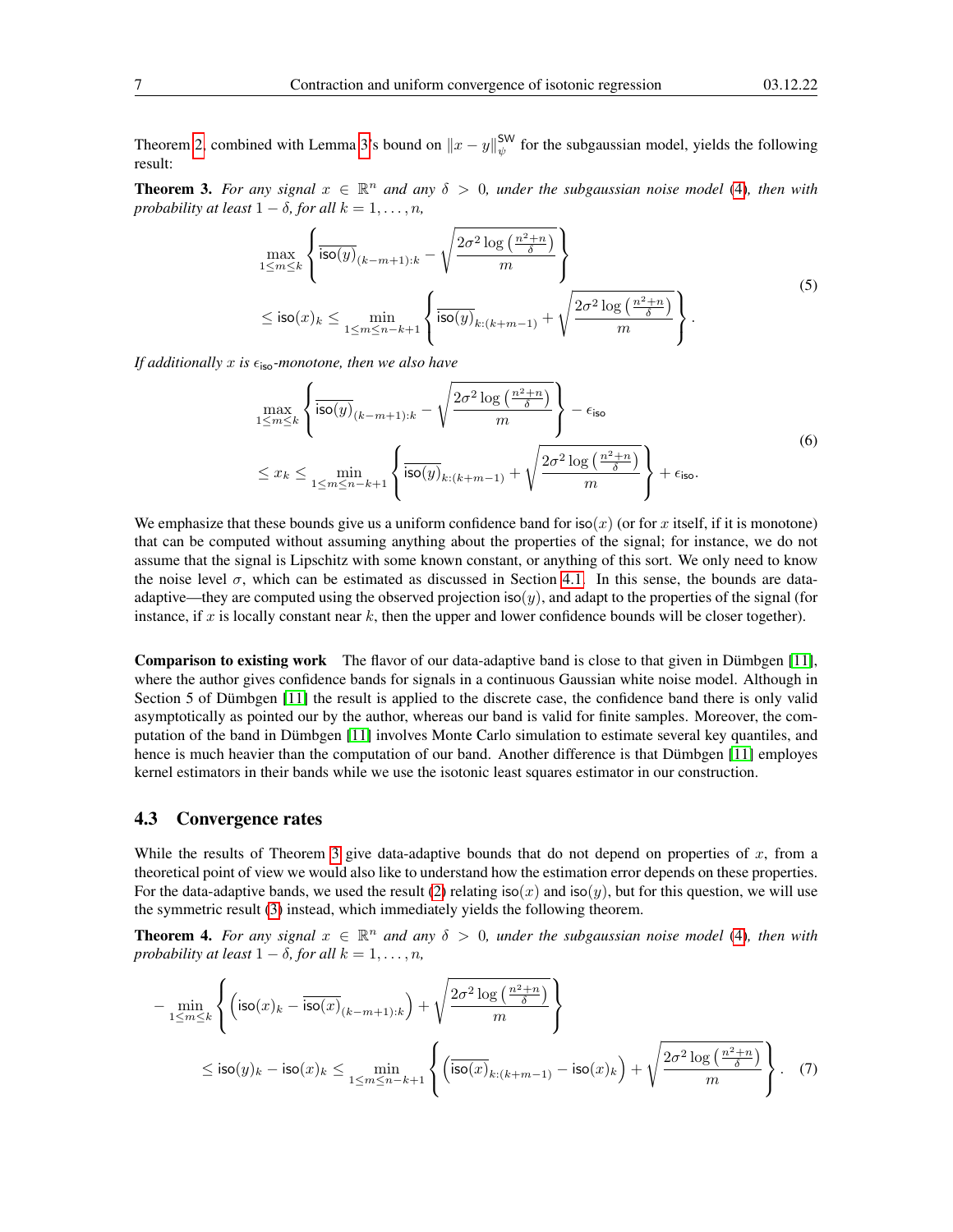*If additionally*  $x$  *is*  $\epsilon$ <sub>iso</sub>-monotone, then we also have

<span id="page-7-0"></span>
$$
-\min_{1 \le m \le k} \left\{ (x_k - \overline{x}_{(k-m+1):k}) + \sqrt{\frac{2\sigma^2 \log\left(\frac{n^2+n}{\delta}\right)}{m}} \right\} - \epsilon_{\text{iso}}
$$
  
 
$$
\le \text{iso}(y)_k - x_k \le \min_{1 \le m \le n-k+1} \left\{ \left( \overline{x}_{k:(k+m-1)} - x_k \right) + \sqrt{\frac{2\sigma^2 \log\left(\frac{n^2+n}{\delta}\right)}{m}} \right\} + \epsilon_{\text{iso}}.
$$
 (8)

*Proof of Theorem* [4.](#page-6-1) For the first bound [\(7\)](#page-6-2), we simply subtract iso(x)<sub>k</sub> from the inequalities [\(3\)](#page-4-4). For the second bound [\(8\)](#page-7-0) in the case that x is approximately monotone, we instead subtract  $x<sub>k</sub>$  from [\(3\)](#page-4-4), and also use the fact that  $||x - \text{iso}(x)||_{\infty} \leq \epsilon_{\text{iso}}$  by Lemma [4,](#page-5-2) which implies that  $|\overline{x}_{k:(k+m-1)} - \overline{\text{iso}(x)}_{k:(k+m-1)}| \leq \epsilon_{\text{iso}}$ , and similarly  $|\overline{x}_{(k-m+1):k} - \overline{\text{iso}(x)}_{(k-m+1):k}| \leq \epsilon_{\text{iso}}$ .

**Comparison to existing work** In the monotone setting (i.e.  $x = \text{iso}(x)$ ), Chatterjee et al. [\[9\]](#page-15-6) derive related results bounding the pointwise error  $|x_k - \text{iso}(y)_k|$ . Specifically, they use the "minmax" formulation of the isotonic projection, iso $(y)_k = \min_{j \ge k} \max_{i \le k} \overline{y}_{i:j}$ , and give the following argument:

$$
\begin{split} \mathsf{iso}(y)_k - x_k &= \min_{1 \le m \le n-k+1} \max_{i \le k} \overline{y}_{i:(k+m-1)} - x_k \\ &\le \min_{1 \le m \le n-k+1} \left\{ \left( \max_{i \le k} \overline{x}_{i:(k+m-1)} - x_k \right) + \max_{i \le k} \left| \overline{x}_{i:(k+m-1)} - \overline{y}_{i:(k+m-1)} \right| \right\} \\ &\le \min_{1 \le m \le n-k+1} \left\{ \left( \overline{x}_{k:(k+m-1)} - x_k \right) + \max_{i \le k} \left| \overline{x}_{i:(k+m-1)} - \overline{y}_{i:(k+m-1)} \right| \right\}, \end{split}
$$

where the first step defines  $m = j - k + 1$  and uses the "minmax" formulation, while the third uses the assumption that  $x$  is monotone. They then bound the error term (Err) in expectation. We can instead bound it as (Err)  $\leq \frac{||x-y||_{\psi}^{\text{SW}}}{\sqrt{m}}$ , which is exactly the same as the upper bound in our result [\(8\)](#page-7-0). Their "minmax" strategy can analogously be used to obtain the corresponding lower bound as well.

#### 4.4 Locally constant and locally Lipschitz signals

If the signal x is monotone, Chatterjee et al. [\[9\]](#page-15-6)'s results, which are analogous to our bounds in  $(8)$ , yield implications for many different classes of signals: for instance, they show that for a piecewise constant signal x taking only s many unique values, the  $\ell_2$  error scales as

<span id="page-7-1"></span>
$$
\frac{1}{n} ||x - \text{iso}(y)||_2^2 \le \frac{16s\sigma^2}{n} \log\left(\frac{en}{s}\right).
$$

$$
|x_k - \text{iso}(y)_k| \lesssim \sqrt{\frac{\log(n)}{n}} \tag{9}
$$

We therefore see that

for "most" indices  $k$  when the signal is piecewise constant.

We can instead consider a Lipschitz signal: we say that x is L-Lipschitz if  $|x_i - x_{i+1}| \le L/n$  for all i. (Rescaling by *n* is natural as we often think of  $x_i = f(i/n)$  for some underlying function f). In this setting, our results in Theorem [4](#page-6-1) immediately yield the bound

<span id="page-7-2"></span>
$$
\left| x_k - \mathsf{iso}(y)_k \right| \le \min_{1 \le m \le k \wedge (n-k+1)} \left\{ \frac{L(m-1)}{2n} + \sqrt{\frac{2\sigma^2 \log\left(\frac{n^2+n}{\delta}\right)}{m}} \right\},\tag{10}
$$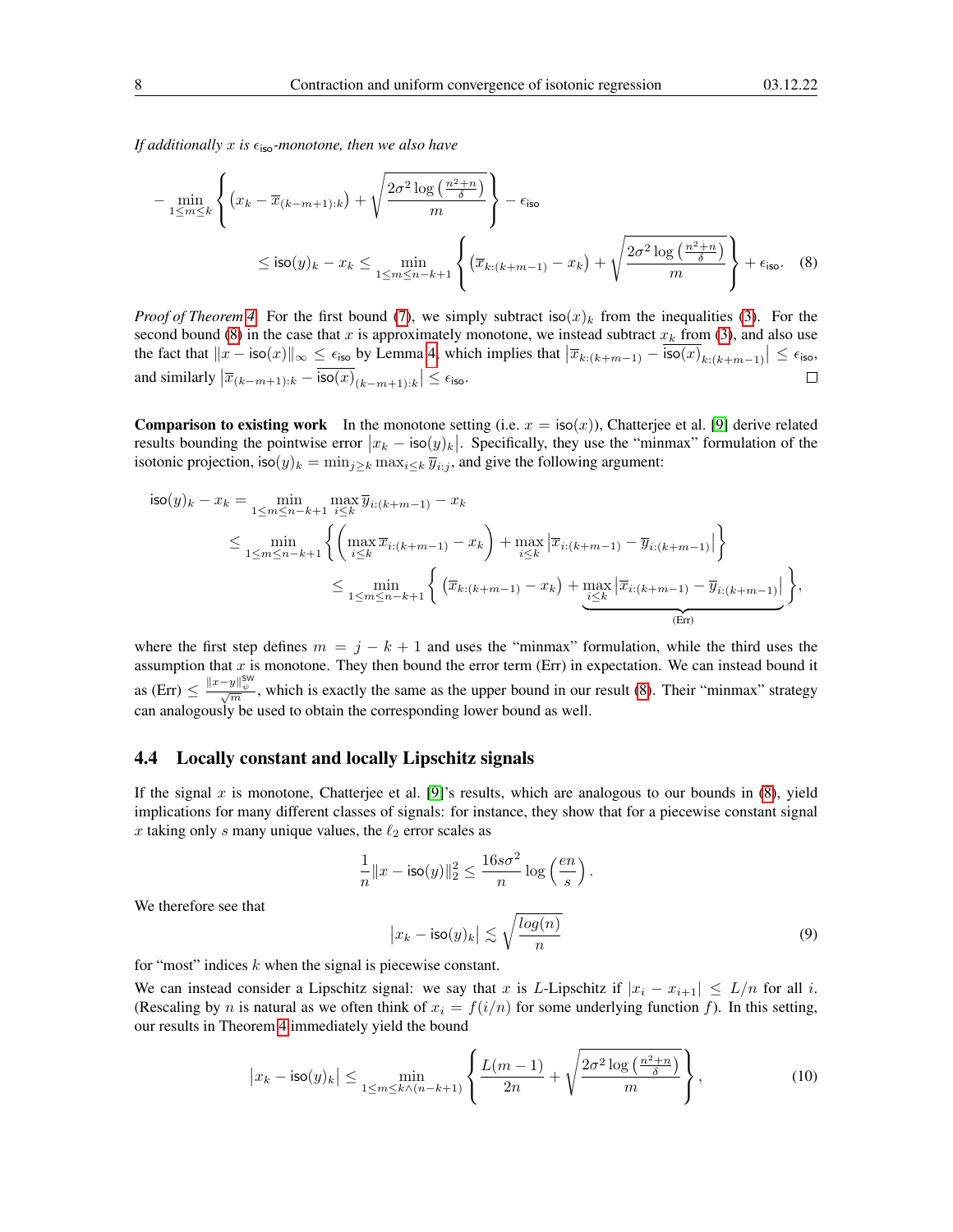where the term  $\frac{L(m-1)}{2n}$  is a bound on  $(\overline{x}_{k:(k+m-1)} - x_k)$  and  $(x_k - \overline{x}_{(k-m+1):k})$  when x is L-Lipschitz. It's  $_{2n}$ easy to see that the optimal scaling is achieved by taking  $m =$  $\lceil$   $\sqrt{ }$  $\mathcal{L}$  $n\sqrt{\sigma^2\log\left(\frac{n^2+n}{\delta}\right)}$ L  $\setminus$  $\overline{1}$  $2/3$ ] , in which case we

obtain the bound

<span id="page-8-0"></span>
$$
\left| x_k - \text{iso}(y)_k \right| \le 2 \sqrt[3]{\frac{L\sigma^2 \log\left(\frac{n^2 + n}{\delta}\right)}{n}} \tag{11}
$$

for all  $m \leq k \leq n-m+1$ . (For indices k nearer to the endpoints, we are forced to choose a smaller m, and the scaling will be worse.)

We can also compute convergence rates in a more general setting, where the signal  $x$  is locally Lipschitz—its behavior may vary across different regions of the signal. As discussed in Section [1.1,](#page-1-1) many papers in the literature consider asymptotic local convergence rates—local in the sense of giving *pointwise* error bounds, which for a single signal  $x = (x_1, \ldots, x_n)$ , may be larger for indices i falling within a region of the signal that is strictly increasing, and smaller for indices  $i$  falling into a locally flat region. We would hope to see some interpolation between the  $n^{-1/3}$  rate expected for a strictly increasing stretch of the signal, as in [\(11\)](#page-8-0), versus the improved parametric rate of  $n^{-1/2}$  in a locally constant region as in [\(9\)](#page-7-1).

Our confidence bands can also be viewed as providing error bounds that are local in this sense, i.e. that adapt to the local behavior of the signal x as we move from index  $i = 1$  to  $i = n$ . To make this more precise, we will show how our bounds scale locally with the sample size *n* to obtain the  $n^{-1/3}$  and  $n^{-1/2}$  rates described above. Consider any monotone signal x. Suppose the signal x is locally constant near k, with  $x_{k-cn+1} = \cdots = x_k =$  $\cdots = x_{k+cn-1}$  for some positive constant  $c > 0$ . Then our bound [\(8\)](#page-7-0) applied with  $m = cn$  yields

<span id="page-8-1"></span>
$$
\left| x_k - \text{iso}(y)_k \right| \lesssim \sqrt{\frac{\sigma^2 \log(n)}{n}}.
$$
 (12)

For other indices, however, where the signal is locally strictly increasing with a Lipschitz constant L, then taking  $m \sim \left(\frac{\sigma^2 n \log(n)}{L}\right)$  $\frac{\log(n)}{L}$   $\Big)^{2/3}$  yields the  $n^{-1/3}$  scaling obtained above in [\(11\)](#page-8-0). It is of course also possible to achieve an interpolation between the  $n^{-1/2}$  and  $n^{-1/3}$  rates via our results, as well.

Many works in the literature consider the local adaptivity problem in an asymptotic setting; here we will describe the results of Cator [\[8\]](#page-15-9). Consider an asymptotic setting where the signal  $x = (x_1, \ldots, x_n)$  comes from measuring (at n many points) a monotone function  $f : [0, 1] \to \mathbb{R}$ , and we are interested in the local convergence rate at some fixed  $t \in (0,1)$ . Cator [\[8\]](#page-15-9) show that if the first  $\alpha$  derivatives of f at t satisfy  $f^{(1)}(t) = \cdots = f^{(\alpha-1)}(t) = 0$  and  $f^{(\alpha)}(t) > 0$ , the convergence rate for estimating  $f(t)$  scales as  $n^{-\alpha/(2\alpha+1)}$ . In particular, if  $\alpha = 1$  (f is strictly increasing at t) then they obtain the  $n^{-1/3}$  rate seen before, while if  $\alpha = \infty$ (f is locally constant near t) then they obtain the faster parametric  $n^{-1/2}$  rate. Of course, any  $\alpha$  in between 1 and  $\infty$  will produce some power of n between these two. Our work can be viewed as a finite-sample version of these types of results.

#### 4.5 Convergence rates in the  $\ell_2$  norm

We next show that the tools developed in this paper can be used to yield a bound on the  $\ell_2$  error, achieving the same  $n^{-1/3}$  scaling as in Chatterjee et al. [\[9\]](#page-15-6). While achieving an  $n^{-1/3}$  elementwise requires a Lipschitz condition on the signal (as in our result [\(11\)](#page-8-0) above), here we do not assume any Lipschitz conditions and require only a bound on the total variation,

$$
V \coloneqq \mathsf{iso}(x)_n - \mathsf{iso}(x)_1.
$$

Our proof uses similar techniques as Chatterjee et al. [\[9\]](#page-15-6)'s result.

<span id="page-8-2"></span>**Theorem 5.** For any signal  $x \in \mathbb{R}^n$ , under the subgaussian noise model [\(4\)](#page-5-0), we have

$$
\frac{1}{n}||\text{iso}(y) - \text{iso}(x)||_2^2 \le 48\left(\frac{V\sigma^2\log(2n)}{n}\right)^{2/3} + \frac{96\sigma^2\log^2(2n)}{n}.
$$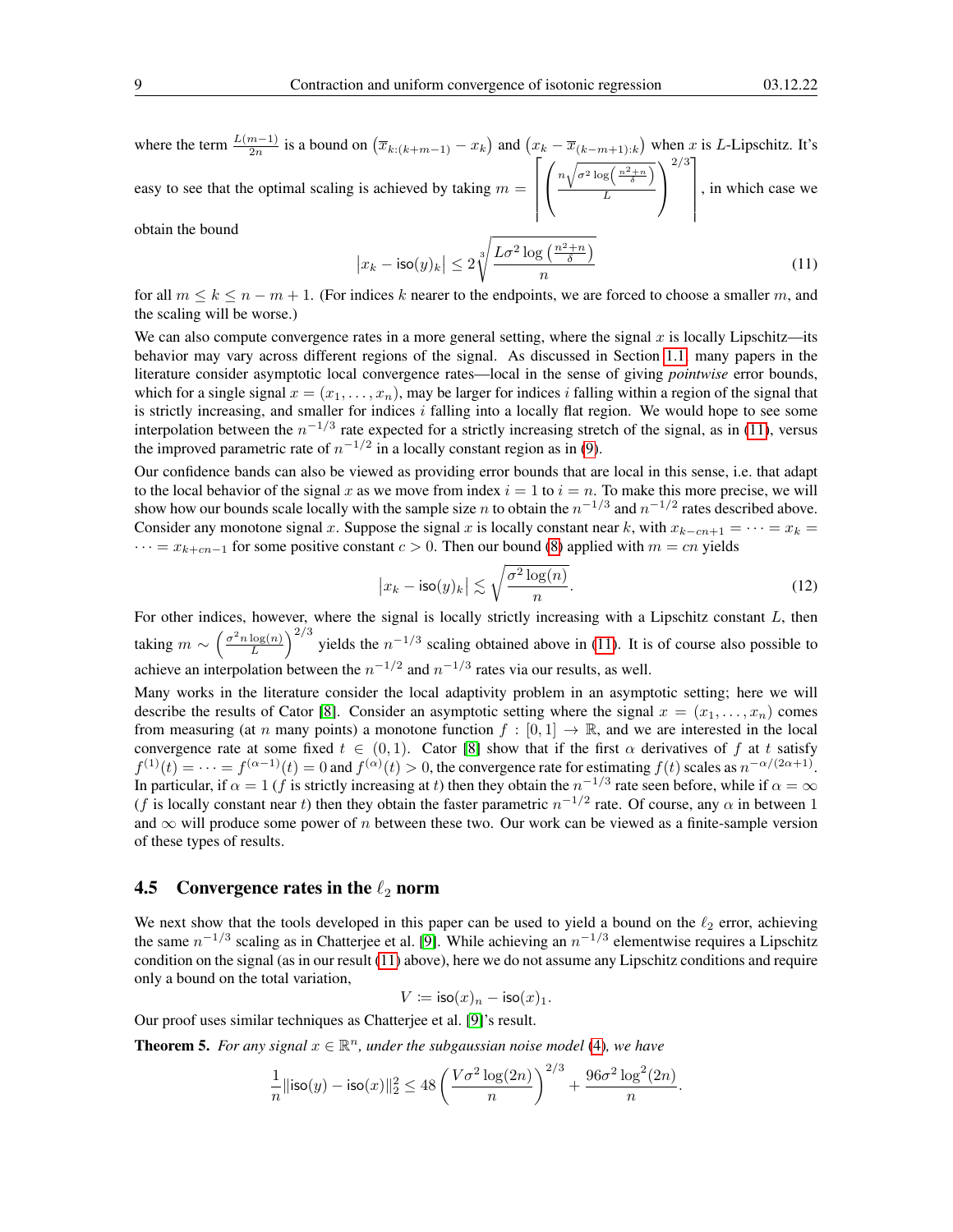

<span id="page-9-0"></span>Figure 1: (a) The function  $f(t)$  used to generate signals  $x \in \mathbb{R}^n$  for various n, with flat and increasing regions highlighted. (b) At sample size  $n = 1000$ , the observed data y, estimated signal iso(y), and data-adaptive confidence band computed as in [\(5\)](#page-6-3).

As long as  $n \gg \frac{\sigma^2 \log^4(2n)}{V^2}$ , the first term is the dominant one, matching the result of Chatterjee et al. [\[9,](#page-15-6) Theorem 4.1] with a slight improvement in the log term. (The constants in this result are of course far from optimal.) This result is proved in Appendix [A.1.](#page-16-0)

#### 4.6 Simulation: local adaptivity

To demonstrate this local adaptivity in practice, we run a simple simulation. The signal is generated from an underlying function  $f(t)$  defined over  $t \in [0, 1]$ , with

$$
f(t) = \begin{cases} -10, & 0 \le t \le 0.3, \\ \text{linearly increasing from } -10 \text{ to } 10, & 0.3 \le t \le 0.7, \\ 10, & 0.7 \le t \le 1, \end{cases}
$$

as illustrated in Figure [1\(](#page-9-0)a). For a fixed sample size n, we set  $x_i = f\left(\frac{i}{n+1}\right)$  and  $y_i = x_i + N(0, 1)$ . We then compute a data-adaptive confidence band as given in [\(6\)](#page-6-4), with known noise level  $\sigma = 1$ , with target coverage level  $1 - \delta = 0.9$ , and with  $\epsilon_{\text{iso}} = 0$  as the signal x is known to be monotone. For sample size  $n = 1000$ , the resulting estimate iso(y) and confidence band are illustrated in Figure [1\(](#page-9-0)b).

We then repeat this experiment at sample sizes  $n = 700, 701, 702, \ldots, 1000$ . For each sample size n, we take the mean width of the confidence band averaged over (a) the locally constant ("flat") regions of the signal, defined by all indices i corresponding to values  $t \in [0.1, 0.2] \cup [0.8, 0.9]$ , and (b) a strictly increasing region, defined by indices i corresponding to  $t \in [0.4, 0.6]$ . (These regions are illustrated in Figure [1\(](#page-9-0)a).)

Our theory predicts that the mean confidence band width scales as  $\sim \sqrt{\frac{\log(n)}{n}}$  $\frac{\overline{s(n)}}{n}$  in the flat regions, and  $\sim \sqrt[3]{\frac{\log(n)}{n}}$ our dictry predicts that the mean connuence band which searcs as  $\sqrt[n]{\binom{n}{n}}$  in the matricesons, and  $\sqrt[n]{\binom{n}{n}}$  in the increasing region. To test this, we take a linear regression of the log of the mean confidence ba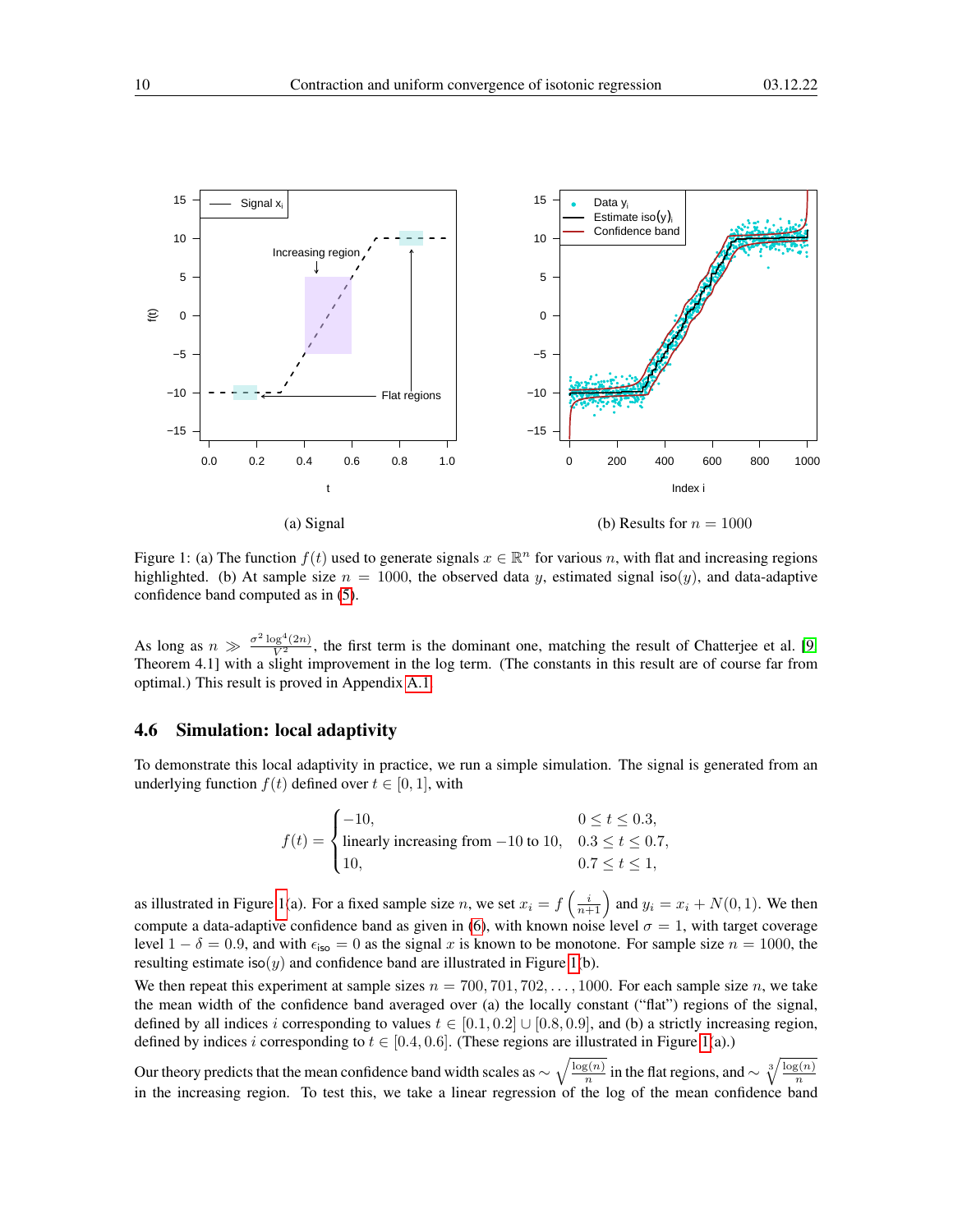

<span id="page-10-0"></span>(a) Results for flat regions (b) Results for increasing region

Figure 2: For each sample size  $700 \le n \le 1000$ , log mean width of the confidence band over a region. (a) Flat region:  $t \in [0.1, 0.2] \cup [0.8, 0.9]$ , where slope  $\approx -1/2$ , i.e. pointwise error scales as  $(n/\log(n))^{-1/2}$ , as predicted in [\(12\)](#page-8-1). (b) Increasing region:  $t \in [0.4, 0.6]$ , where slope  $\approx -1/3$ , as predicted in [\(11\)](#page-8-0).

width against  $\log\left(\frac{n}{\log(n)}\right)$ , and find a slope  $\approx -1/2$  in the flat regions and  $\approx -1/3$  in the increasing region, confirming our theory. These results are illustrated in Figure [2.](#page-10-0)

Note that our data-adaptive estimation bands given by Theorem [3](#page-6-0) are calculated without using prior knowledge of the signal's local behavior (locally constant / locally Lipschitz)—the confidence bands computed in Theorem [3](#page-6-0) are able to adapt to this unknown structure automatically.

We next check the empirical coverage level of these confidence bands. Ideally we would want to see that, over repeated simulations, the true monotone sequence  $x = (x_1, \ldots, x_n)$  lies entirely in the band roughly  $1 - \delta = 90\%$  of the time. While our theory guarantees that coverage will hold with probability *at least* 90%, our bounds are of course somewhat conservative. We observe empirically that the coverage is in fact too high it is essentially 100%—but nonetheless, the width of the confidence band is not too conservative. In particular, shrinking the width of the confidence band by a factor of  $\approx 0.855$  empirically leads to achieving the target 90% coverage level; in other words, our confidence bands are around 17% too wide. (Of course, this ratio is specific to our choice of data distribution, and is likely to vary in different settings.)

## 5 Density estimation

As a second application of the tools developed for the sliding window norm, we consider the problem of estimating a monotone nonincreasing density q on the interval [0, 1], using n samples drawn from this density. Let  $Z_1, \ldots, Z_n \stackrel{\text{iid}}{\sim} g$  be n samples drawn from the target density f, sorted into an ordered list  $Z_{(1)} \leq \cdots \leq$  $Z(n)$ . The Grenander estimator for the monotone density g is defined as follows. Let  $G_n$  be the empirical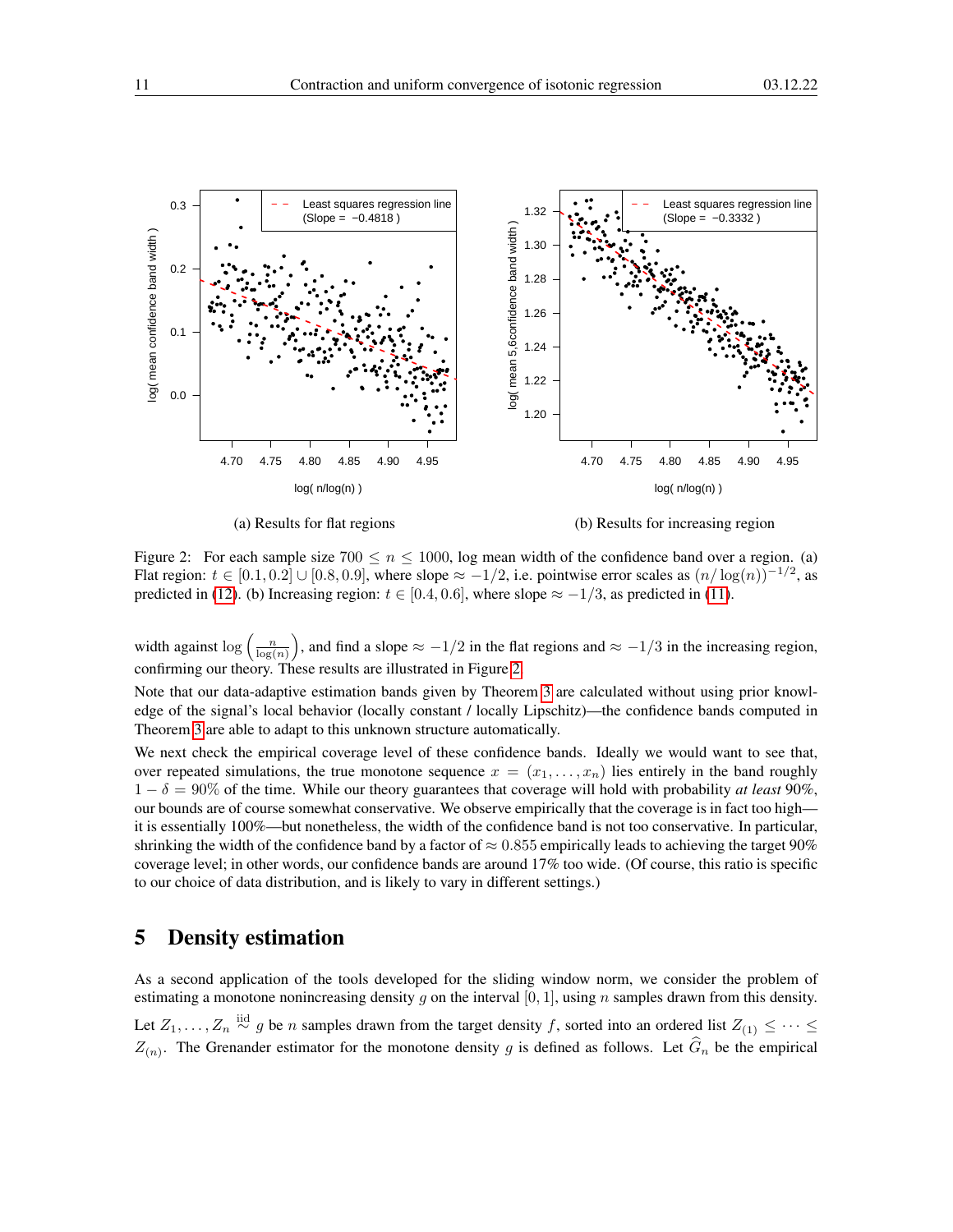

<span id="page-11-0"></span>Figure 3: Illustration of the Grenander estimator for a monotone decreasing density.

cumulative distribution function for this sample,

$$
\widehat{G}_n(t) = \frac{1}{n} \sum_{i=1}^n \mathbb{1} \left\{ Z_i \le t \right\},\,
$$

and let  $\widehat{G}_{\mathsf{Green}}$  be the minimal concave upper bound on  $\widehat{G}_n$ . Finally, define the Grenander estimator of the density, denoted by  $\hat{g}_{\mathsf{Gren}}$ , as the left-continuous piecewise constant first derivative of  $\hat{G}_{\mathsf{Gren}}$ . This process is illustrated in Figure [3.](#page-11-0) It is known (Robertson et al. [\[21\]](#page-15-0)) that  $\hat{g}_{\mathsf{Gren}}$  can be computed with a simple isotonic projection of a sequence. Namely, for  $i = 1, \ldots, n$ , let  $y_i = n(Z_{(i)} - Z_{(i-1)})$  where we set  $Z_{(0)} \coloneqq 0$ , and calculate the isotonic projection iso(y). Then the Grenander estimator is given by

<span id="page-11-1"></span>
$$
\hat{g}_{\text{Gren}} = \begin{cases}\n1/\text{iso}(y)_1, & 0 \le t \le Z_{(1)}, \\
1/\text{iso}(y)_2, & Z_{(1)} < t \le Z_{(2)}, \\
\dots \\
1/\text{iso}(y)_n, & Z_{(n-1)} < t \le Z_{(n)}, \\
0, & Z_{(n)} < t \le 1.\n\end{cases}
$$
\n(13)

If we assume that  $f$  is Lipschitz and lower-bounded, then our error bounds for isotonic regression transfer easily into this setting, yielding the following theorem (proved in Appendix [A.2\)](#page-18-0):

<span id="page-11-2"></span>**Theorem 6.** Let  $g:[0,1]\to[c,\infty)$  be a nonincreasing L-Lipschitz density, let  $Z_1,\ldots,Z_n$  be i.i.d. draws from g, and define the Grenander estimator  $\hat{g}_{\mathsf{Gren}}$  *as in* [\(13\)](#page-11-1). Then for any  $\delta > 0$ , if

$$
\Delta \coloneqq 9\left(\frac{1}{c} + \frac{L}{2c^3}\right) \sqrt[3]{\frac{\log((n^2 + n)/\delta)}{n}} \le \frac{1}{c+L},
$$

*then*

$$
\mathbb{P}\left\{\sup_{\Delta\leq t\leq 1-\Delta}\left|g(t)-\widehat{g}_{\mathsf{Gren}}(t)\right|\leq \frac{\Delta}{\frac{1}{c+L}\cdot\left(\frac{1}{c+L}-\Delta\right)}\right\}\geq 1-\delta.
$$

This result is similar to that of Durot et al. [\[12\]](#page-15-16), which also obtains a  $(n/\log(n))^{-1/3}$  convergence rate uniformly over  $t$  (although in their work,  $t$  is allowed to be slightly closer to the endpoints, by a log factor). Their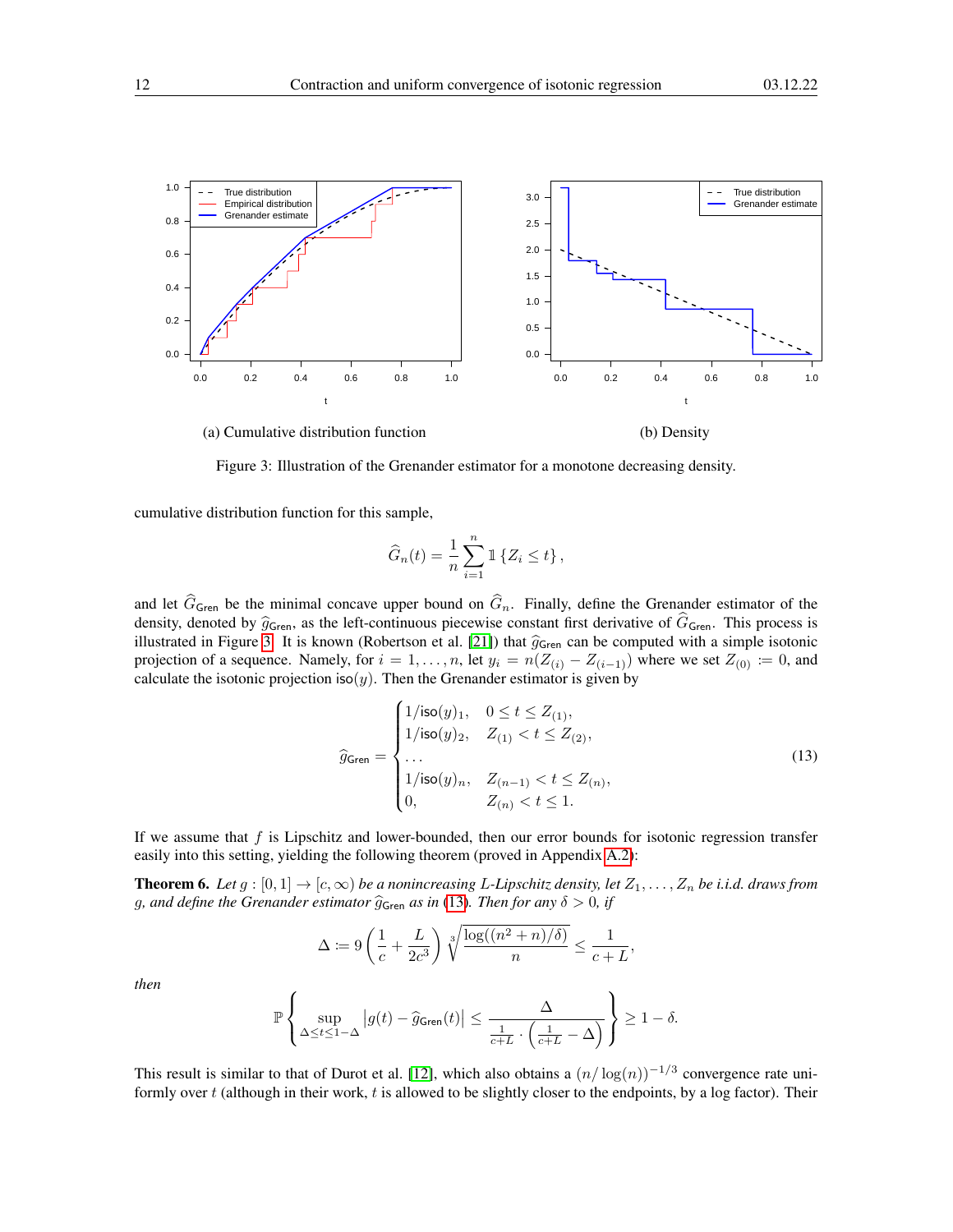results are asymptotic, while our work gives a finite-sample guarantee. As mentioned in Section [1.1,](#page-1-1) Cator [\[8\]](#page-15-9) also derives locally adaptive error bounds whose scaling depends on the local Lipschitz behavior or local derivatives of f. Our locally adaptive results for sequences may also be applied here to obtain a locally adaptive confidence band on the density  $q$ , but we do not give details here.

## <span id="page-12-0"></span>6 Proof for contractive isotonic projection

In this section, we prove our main result Theorem [1](#page-3-0) showing that, for any semi-norm, the nonincreasing-underneighbor-averaging (NUNA) property is necessary and sufficient for isotonic projection to be contractive under this semi-norm.

Before proving the theorem, we introduce a few definitions. First, for any index  $i = 1, \ldots, n - 1$ , we define the matrix

<span id="page-12-4"></span>
$$
A_{i} = \left(\begin{array}{cccc} \mathbf{I}_{i-1} & 0 & 0 & 0 \\ 0 & 1/2 & 1/2 & 0 \\ 0 & 1/2 & 1/2 & 0 \\ 0 & 0 & 0 & \mathbf{I}_{n-i-1} \end{array}\right) \in \mathbb{R}^{n \times n}, \tag{14}
$$

which averages entries i and  $i + 1$ . That is,

$$
A_i x = \left(x_1, \ldots, x_{i-1}, \frac{x_i + x_{i+1}}{2}, \frac{x_i + x_{i+1}}{2}, x_{i+2}, \ldots, x_n\right).
$$

We also define an algorithm for isotonic projection that differs from PAVA, and in fact does not converge in finite time, but is useful for the purpose of theoretical analysis. For any  $x \in \mathbb{R}^n$  and any index  $i = 1, \ldots, n-1$ , define

$$
\mathsf{iso}_i(x) = \begin{cases} x, & \text{if } x_i \le x_{i+1}, \\ A_i x, & \text{if } x_i > x_{i+1}. \end{cases}
$$

In other words, if neighboring entries i and  $i + 1$  violate the monotonicity constraint, then we average them. The following lemma shows that, by iterating this step infinitely many times (while cycling through the indices  $i = 1, \ldots, n - 1$ , we converge to the isotonic projection of x.

<span id="page-12-1"></span>**Lemma 5.** *Fix any*  $x = x^{(0)} \in \mathbb{R}^n$ *, and define* 

<span id="page-12-3"></span>
$$
x^{(t)} = \mathsf{iso}_{i_t}(x^{(t-1)}) \text{ where } i_t = 1 + \mathsf{mod}(t-1, n-1) \text{ for } t = 1, 2, 3, \dots
$$
 (15)

*Then*

$$
\lim_{t \to \infty} x^{(t)} = \mathsf{iso}(x).
$$

With this slow projection algorithm in place, we turn to the proof of our theorem.

*Proof of Theorem [1.](#page-3-0)* First suppose that  $\|\cdot\|$  satisfies the NUNA property. We will prove that, for any  $x, y \in \mathbb{R}^n$ and any index  $i = 1, \ldots, n - 1$ ,

<span id="page-12-2"></span>
$$
\|\mathsf{iso}_i(x) - \mathsf{iso}_i(y)\| \le \|x - y\|.\tag{16}
$$

If this is true, then by Lemma [5,](#page-12-1) this is sufficient to see that isotonic projection is contractive with respect to  $\|\cdot\|$ , since the map  $x \mapsto \text{iso}(x)$  is just a composition of (infinitely many) steps of the form  $x \mapsto \text{iso}_i(x)$ . More concretely, defining  $x^{(t)}$  and  $y^{(t)}$  as in Lemma [5,](#page-12-1) [\(16\)](#page-12-2) proves that  $||x^{(t)} - y^{(t)}|| \le ||x^{(t-1)} - y^{(t-1)}||$  for each  $t \ge 1$ . Applying this inductively proves that  $||x^{(t)} - y^{(t)}|| \le ||x - y||$  for all  $t \ge 1$ , and then taking the limit as  $t \to \infty$ , we obtain  $\|\text{iso}(x) - \text{iso}(y)\| \leq \|x - y\|.$ 

Now we turn to proving [\(16\)](#page-12-2). We will split into four cases.

• Case 1:  $x_i \le x_{i+1}$  and  $y_i \le y_{i+1}$ . In this case,  $\text{iso}_i(x) = x$  and  $\text{iso}_i(y) = y$ , and so trivially,

$$
\| \mathsf{iso}_i(x) - \mathsf{iso}_i(y) \| = \|x - y\|.
$$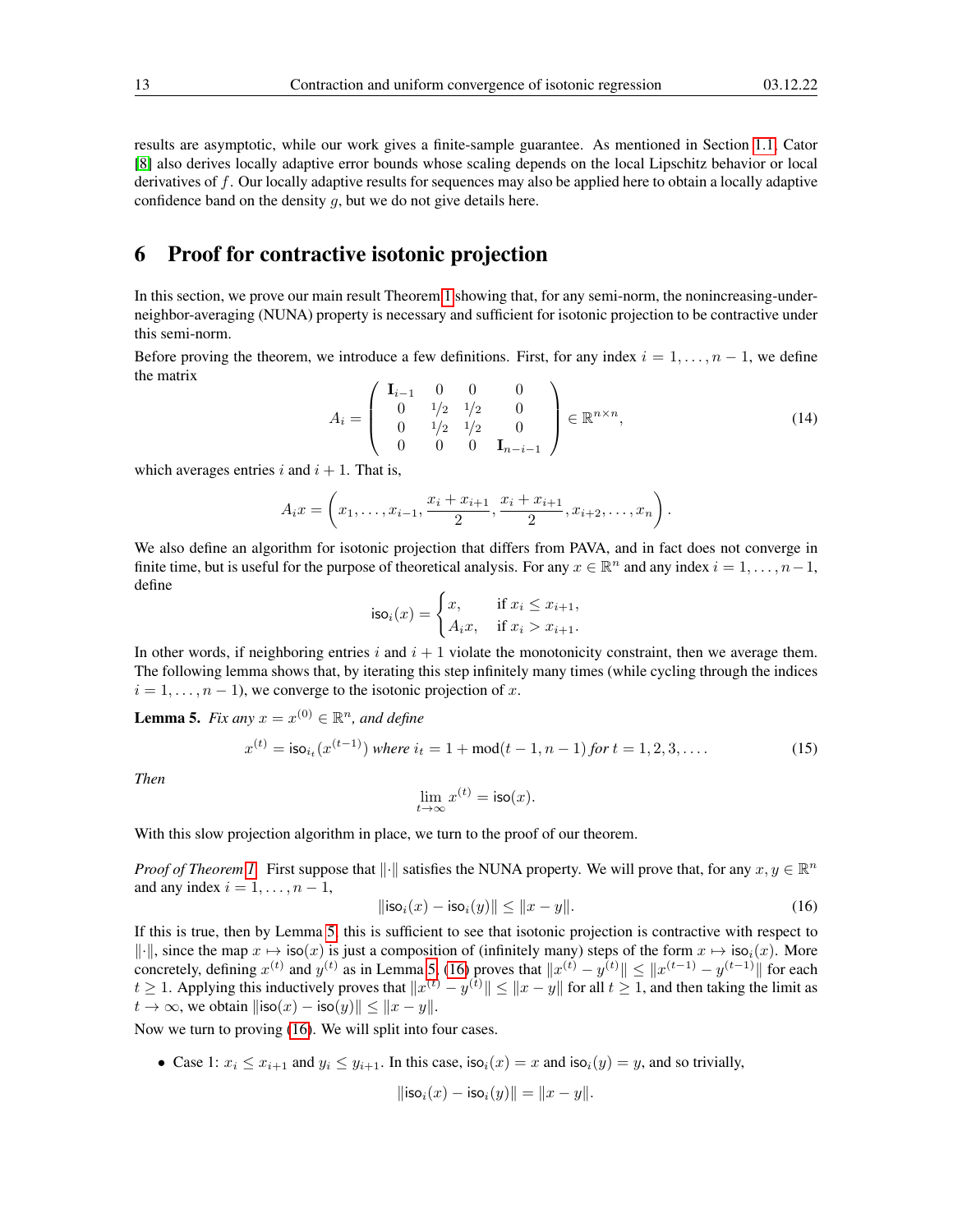• Case 2:  $x_i > x_{i+1}$  and  $y_i > y_{i+1}$ . In this case, we have

$$
\big[\mathsf{iso}_i(x)\big]_i = \big[\mathsf{iso}_i(x)\big]_{i+1} = \frac{x_i+x_{i+1}}{2}
$$

and

$$
\big[\mathsf{iso}_i(y)\big]_i = \big[\mathsf{iso}_i(y)\big]_{i+1} = \frac{y_i + y_{i+1}}{2},
$$

while all entries  $j \notin \{i, i + 1\}$  are unchanged. Therefore, we can write

$$
\mathsf{iso}_i(x) - \mathsf{iso}_i(y) = A_i \cdot (x - y).
$$

Since  $\|\cdot\|$  satisfies the NUNA property, therefore,

$$
\|\mathsf{iso}_i(x) - \mathsf{iso}_i(y)\| = \|A_i \cdot (x - y)\| \le \|x - y\|.
$$

• Case 3:  $x_i \leq x_{i+1}$  and  $y_i > y_{i+1}$ . Let

$$
t = \frac{y_i - y_{i+1}}{x_{i+1} - x_i + y_i - y_{i+1}}.
$$

Note that  $t \in [0, 1]$  by the definition of this case. A trivial calculation shows that

$$
[\mathsf{iso}_i(x) - \mathsf{iso}_i(y)]_i = x_i - \frac{y_i + y_{i+1}}{2} = (1 - t/2) \cdot (x_i - y_i) + t/2 \cdot (x_{i+1} - y_{i+1})
$$

and

$$
\big[\mathsf{iso}_i(x) - \mathsf{iso}_i(y)\big]_{i+1} = x_{i+1} - \frac{y_i + y_{i+1}}{2} = t/2 \cdot (x_i - y_i) + (1 - t/2) \cdot (x_{i+1} - y_{i+1})
$$

This means that we have

$$
\mathsf{iso}_i(x) - \mathsf{iso}_i(y) = (1-t) \cdot (x-y) + t \cdot A_i \cdot (x-y),
$$

and so

$$
\| \mathsf{iso}_i(x) - \mathsf{iso}_i(y) \| \leq (1-t) \cdot \|x-y\| + t \cdot \|A_i \cdot (x-y)\| \leq \|x-y\|,
$$

since  $\left\Vert \cdot\right\Vert$  satisfies NUNA.

• Case 4:  $x_i > x_{i+1}$  and  $y_i \le y_{i+1}$ . By symmetry, this is equivalent to Case 3.

This proves [\(16\)](#page-12-2), and therefore, is sufficient to show that isotonic projection is a contraction with respect to  $\|\cdot\|$ . Now we prove the converse. Suppose that  $\left\Vert \cdot\right\Vert$  does not satisfy NUNA. Then we can find some x and some i such that

$$
||A_ix|| > ||x||.
$$

Without loss of generality we can assume  $x_i \leq x_{i+1}$  (otherwise simply replace x with  $-x$ —since  $\|\cdot\|$  is a norm, we will have  $\|-A_ix\| = \|A_ix\| > \|x\| = |-x\|$ .

Let  $B = \max_{1 \leq j \leq n-1} |x_j - x_{j+1}|$ , and let  $\Delta = x_{i+1} - x_i \in [0, B]$ . Now define

$$
y = (\Delta - (i-1)B, \Delta - (i-2)B, \ldots, \Delta - B, \underbrace{\Delta}_{\text{entry } i} \underbrace{0}_{\text{entry } i+1}, B, 2B, \ldots, (n-i-1)B),
$$

and  $z = y + x$ . We can check that  $\text{iso}(z) = z$ , since

$$
z_{j+1} - z_j = \begin{cases} x_{j+1} - x_j + B \ge 0, & \text{if } j \ne i, \\ x_{i+1} - x_i - \Delta = 0, & \text{if } j = i. \end{cases}
$$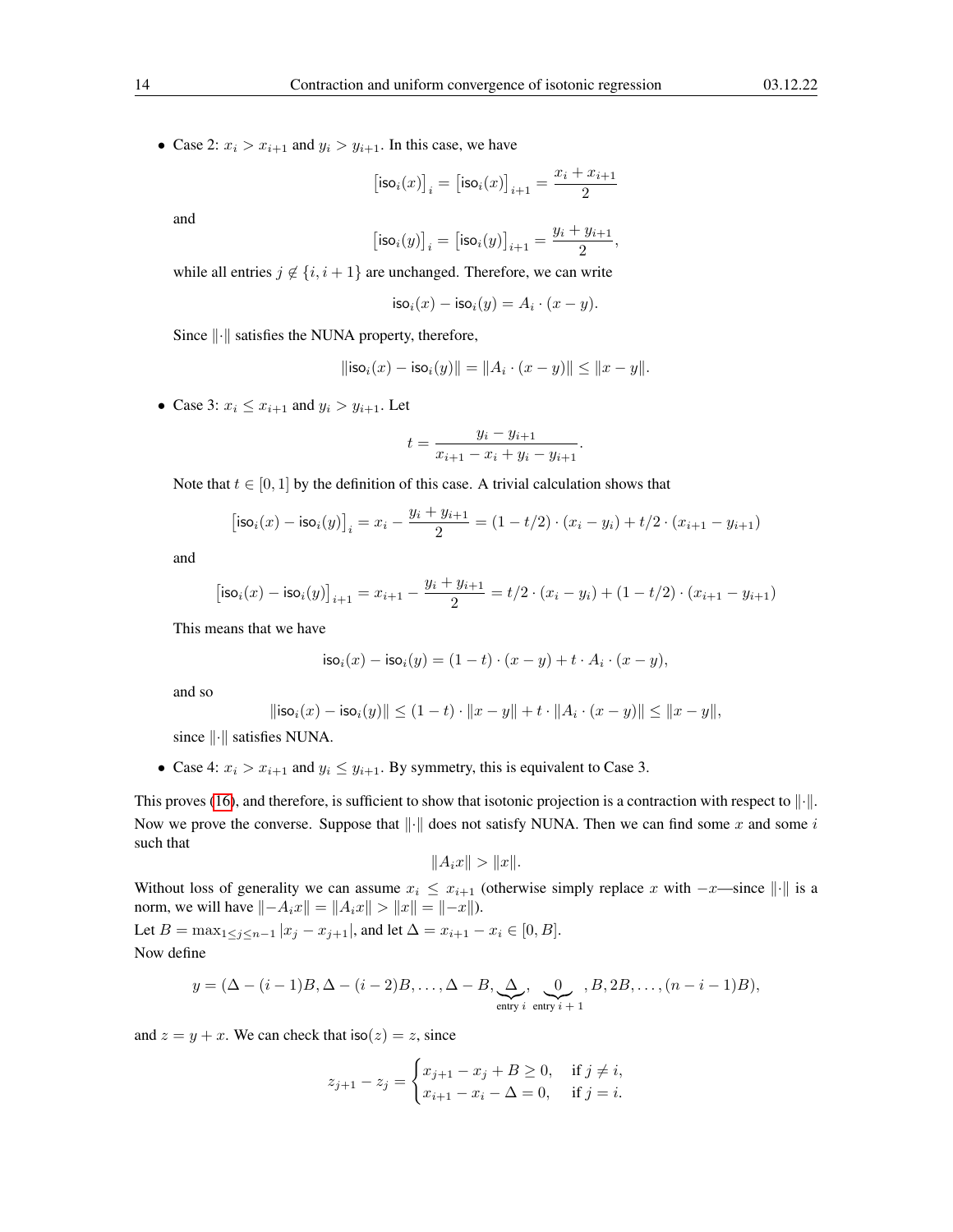On the other hand, using the fact that  $0 \leq \Delta \leq B$ , we have

$$
\mathsf{iso}(y) = \left(\Delta - (i-1)B, \Delta - (i-2)B, \ldots, \Delta - B, \frac{\Delta}{2}, \frac{\Delta}{2}, B, 2B, \ldots, (n-i-1)B\right),\,
$$

and so

$$
\mathsf{iso}(z) - \mathsf{iso}(y) = (z - y) + (y - \mathsf{iso}(y)) = x + \left(0, \dots, 0, \frac{\Delta}{2}, -\frac{\Delta}{2}, 0, \dots, 0\right)
$$

$$
= \left(x_1, x_2, \dots, x_{i-1}, \frac{x_i + x_{i+1}}{2}, \frac{x_i + x_{i+1}}{2}, x_{i+2}, x_{i+3}, \dots, x_n\right) = A_i x.
$$

Therefore,  $\|\text{iso}(z) - \text{iso}(y)\| > \|z - y\|$ , proving that isotonic projection is not contractive with respect to  $\|\cdot\|$ .  $\Box$ 

## 7 Discussion

We study contraction properties of isotonic regression with an application on a novel sliding window norm. We then use these tools to construct data-adaptive estimation bands and obtain non-asymptotic uniform estimation bound of isotonic estimator. Our results are adaptive to the local behavior of the unknown signal, and can be used in a related density estimation problem. The analysis tools we developed are potentially useful for other shape-restricted problems.

We expect to apply our results on the high dimensional inference or calibration problems, where isotonic regression could serve as an important tool. Furthermore, ordering constraints, and more generally shape constraints, can take many different forms in various applications—for instance, two commonly studied constraints are isotonicity over a two-dimensional grid (in contrast to the one-dimensional ordering studied here), and convexity or concavity. It may be possible to extend the contraction results to a more general shape-constrained regression setting. We leave these problems for future work.

#### Acknowledgements

R.F.B. was partially supported by an Alfred P. Sloan Fellowship. The authors are grateful to Sabyasachi Chatterjee for helpful feedback on earlier drafts of this paper.

## References

- <span id="page-14-3"></span>[1] Fadoua Balabdaoui, Hanna Jankowski, Marios Pavlides, Arseni Seregin, and Jon Wellner. On the grenander estimator at zero. *Statistica Sinica*, 21(2):873, 2011.
- <span id="page-14-0"></span>[2] Richard E Barlow, David J Bartholomew, JM Bremner, and H Daniel Brunk. *Statistical inference under order restrictions: The theory and application of isotonic regression*. Wiley New York, 1972.
- <span id="page-14-1"></span>[3] Lucien Birgé. Estimating a density under order restrictions: Nonasymptotic minimax risk. *The Annals of Statistics*, pages 995–1012, 1987.
- <span id="page-14-2"></span>[4] Lucien Birgé and Pascal Massart. Rates of convergence for minimum contrast estimators. *Probability Theory and Related Fields*, 97(1):113–150, 1993.
- <span id="page-14-4"></span>[5] Lev M Bregman. The method of successive projection for finding a common point of convex sets(theorems for determining common point of convex sets by method of successive projection). *Soviet Mathematics*, 6:688–692, 1965.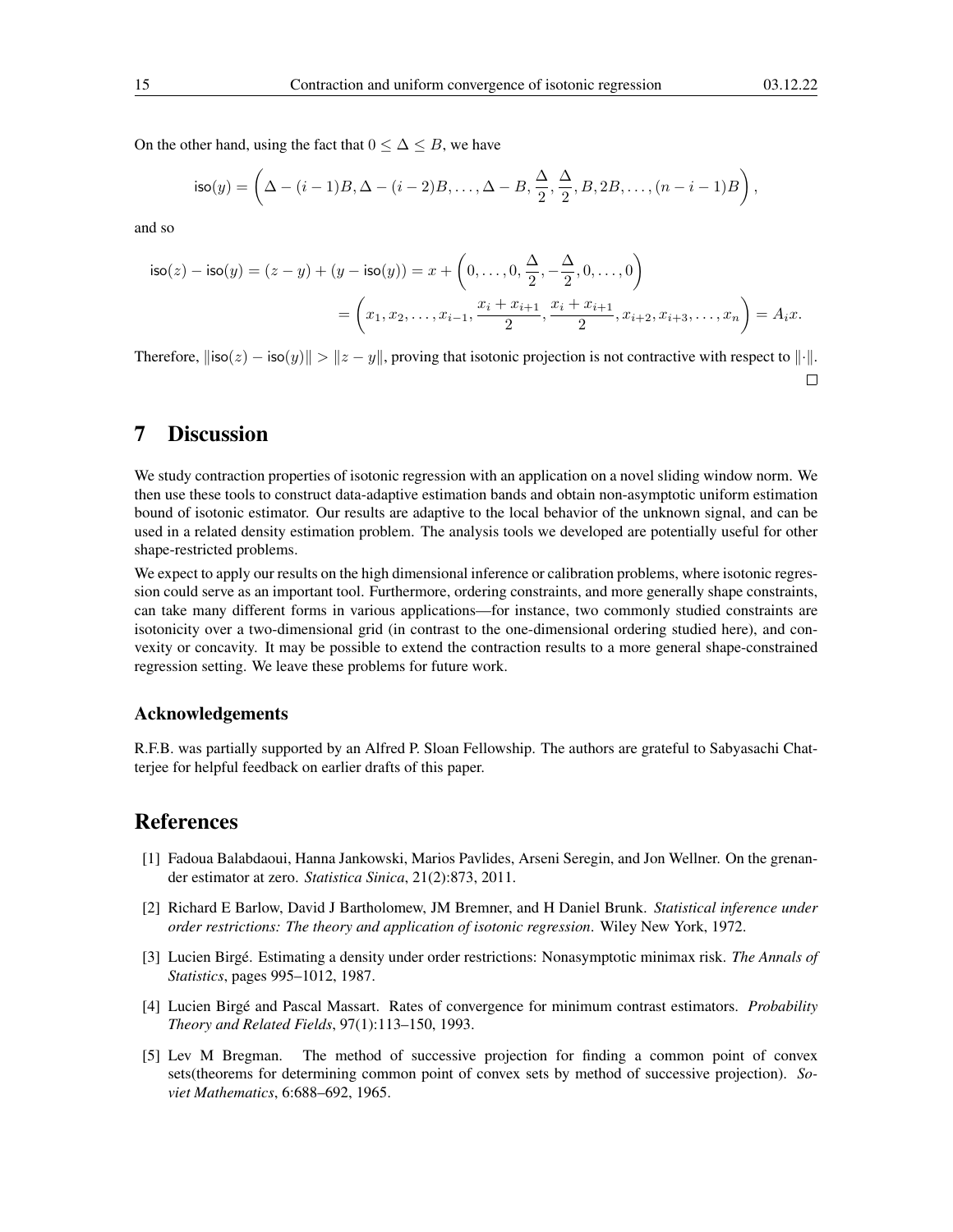- <span id="page-15-7"></span>[6] Hugh D Brunk. *Estimation of isotonic regression*. University of Missouri-Columbia, 1969.
- <span id="page-15-14"></span>[7] Chris Carolan and Richard Dykstra. Asymptotic behavior of the grenander estimator at density flat regions. *Canadian Journal of Statistics*, 27(3):557–566, 1999.
- <span id="page-15-9"></span>[8] Eric Cator. Adaptivity and optimality of the monotone least-squares estimator. *Bernoulli*, 17(2):714–735, 2011.
- <span id="page-15-6"></span>[9] Sabyasachi Chatterjee, Adityanand Guntuboyina, Bodhisattva Sen, et al. On risk bounds in isotonic and other shape restricted regression problems. *The Annals of Statistics*, 43(4):1774–1800, 2015.
- <span id="page-15-19"></span>[10] Mathias Drton and Caroline Klivans. A geometric interpretation of the characteristic polynomial of reflection arrangements. *Proceedings of the American Mathematical Society*, 138(8):2873–2887, 2010.
- <span id="page-15-10"></span>[11] Lutz Dümbgen. Optimal confidence bands for shape-restricted curves. *Bernoulli*, 9(3):423–449, 2003.
- <span id="page-15-16"></span>[12] Cécile Durot, Vladimir N Kulikov, and Hendrik P Lopuhaä. The limit distribution of the  $l_{\infty}$ -error of grenander-type estimators. *The Annals of Statistics*, pages 1578–1608, 2012.
- <span id="page-15-18"></span>[13] Theo Gasser, Lothar Sroka, and Christine Jennen-Steinmetz. Residual variance and residual pattern in nonlinear regression. *Biometrika*, pages 625–633, 1986.
- <span id="page-15-11"></span>[14] Ulf Grenander. On the theory of mortality measurement: part ii. *Scandinavian Actuarial Journal*, 1956 (2):125–153, 1956.
- <span id="page-15-13"></span>[15] Piet Groeneboom. Estimating a monotone density. *Department of Mathematical Statistics*, (R 8403): 1–14, 1984.
- <span id="page-15-20"></span>[16] Shih-Ping Han. A successive projection method. *Mathematical Programming*, 40(1-3):1–14, 1988.
- <span id="page-15-15"></span>[17] Hanna Jankowski. Convergence of linear functionals of the grenander estimator under misspecification. *The Annals of Statistics*, 42(2):625–653, 2014.
- <span id="page-15-3"></span>[18] Mary Meyer and Michael Woodroofe. On the degrees of freedom in shape-restricted regression. *Annals of Statistics*, pages 1083–1104, 2000.
- <span id="page-15-12"></span>[19] BLS Prakasa Rao. Estimation of a unimodal density. *Sankhyā: The Indian Journal of Statistics, Series A*, pages 23–36, 1969.
- <span id="page-15-17"></span>[20] John Rice. Bandwidth choice for nonparametric regression. *The Annals of Statistics*, pages 1215–1230, 1984.
- <span id="page-15-0"></span>[21] Tim Robertson, Farrol T Wright, and Richard L Dykstra. Order restricted statistical inference, 1988.
- <span id="page-15-1"></span>[22] Sara Van de Geer. Estimating a regression function. *The Annals of Statistics*, pages 907–924, 1990.
- <span id="page-15-4"></span>[23] Sara Van de Geer. Hellinger-consistency of certain nonparametric maximum likelihood estimators. *The Annals of Statistics*, pages 14–44, 1993.
- <span id="page-15-2"></span>[24] Yazhen Wang and KS Chen. The l2risk of an isotonic estimate. *Communications in Statistics-Theory and Methods*, 25(2):281–294, 1996.
- <span id="page-15-8"></span>[25] Farrol T Wright. The asymptotic behavior of monotone regression estimates. *The Annals of Statistics*, 9 (2):443–448, 1981.
- <span id="page-15-5"></span>[26] Cun-Hui Zhang. Risk bounds in isotonic regression. *The Annals of Statistics*, 30(2):528–555, 2002.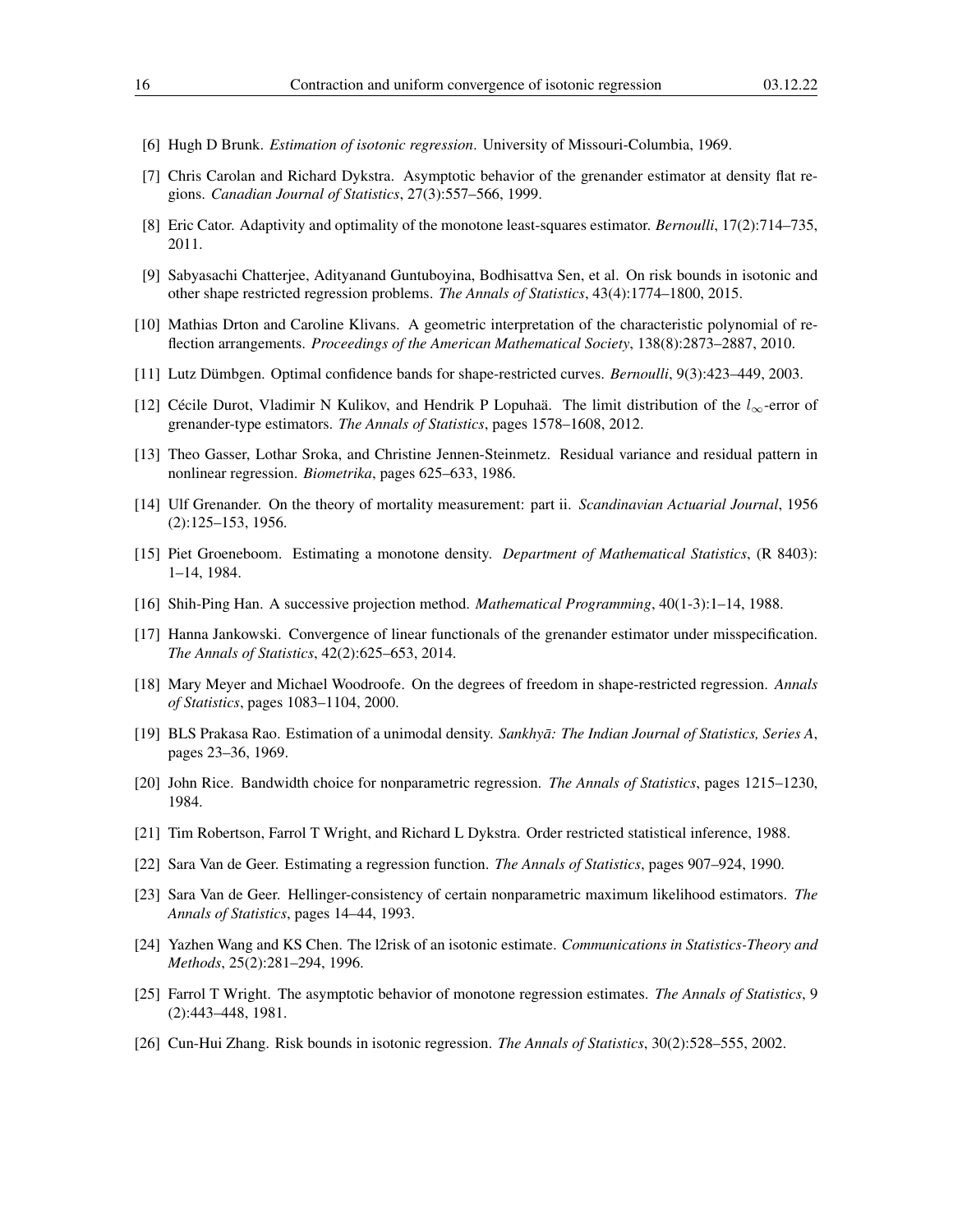## A Additional proofs

#### <span id="page-16-0"></span>A.1 Proof of  $\ell_2$  error rate (Theorem [5\)](#page-8-2)

First we define the cube  $A = [\text{iso}(x)_1, \text{iso}(x)_n]^n \subset \mathbb{R}^n$ , and let  $z = \mathcal{P}_A(\text{iso}(y))$  be the projection of  $\text{iso}(y)$ to this cube, which is computed by truncating each entry  $\text{iso}(y)_i$  to the range  $[\text{iso}(x)_1, \text{iso}(x)_n]$ . Note that  $\textsf{iso}(x) + z$  is now a monotone vector with range given by  $(\textsf{iso}(x) + z)_n - (\textsf{iso}(x) + z)_1 \leq 2V$ . Now, fix any integer  $M \geq 1$  and find integers

$$
0 = k_0 < \cdots < k_M = n
$$

such that

$$
\left|(\mathsf{iso}(x)+z)_{k_m}-(\mathsf{iso}(x)+z)_{k_{m-1}+1}\right|\leq \frac{2V}{M}\text{ for all }m=1,\ldots,M,
$$

which we can find since the total variation of the vector  $iso(x)+z$  is bounded by 2V (Lemma 11.1 in Chatterjee et al. [\[9\]](#page-15-6)).

For each  $m = 1, \ldots, M$ , let  $I_m = \{k_{m-1} + 1, \ldots, k_m\}$  be the set of indices in the mth bin. We can calculate

$$
\begin{aligned} \max_{i\in I_m}(z-\mathsf{iso}(x))_i-\min_{i\in I_m}(z-\mathsf{iso}(x))_i\\ &\leq \max_{i\in I_m}z_i+\max_{i\in I_m}\mathsf{iso}(x)_i-\min_{i\in I_m}z_i-\min_{i\in I_m}\mathsf{iso}(x)_i\\ &=(\mathsf{iso}(x)+z)_{k_m}-(\mathsf{iso}(x)+z)_{k_{m-1}+1}\leq \frac{2V}{M}.\end{aligned}
$$

This implies that

$$
\|(z-\mathsf{iso}(x))_{I_m}-\overline{(z-\mathsf{iso}(x))}_{I_m}\cdot\mathbf{1}_{I_m}\|_2\leq \frac{2V}{M}\cdot\sqrt{k_m-k_{m-1}}.
$$

We also have

$$
\left|\overline{z}_{I_m} - \overline{\mathrm{iso}(x)}_{I_m}\right| \leq \frac{\|z - \mathrm{iso}(x)\|_{\psi}^{\mathrm{SW}}}{\sqrt{k_m - k_{m-1}}}
$$

by our choice of the sliding window norm. Next, by the triangle inequality we have

$$
\begin{aligned} \|z_{I_m} - \mathrm{iso}(x)_{I_m}\|_2^2 \\ & \leq \left( \|\overline{z}_{I_m} \cdot \mathbf{1}_{I_m} - \overline{\mathrm{iso}(x)}_{I_m} \cdot \mathbf{1}_{I_m}\|_2 + \| (z - \mathrm{iso}(x))_{I_m} - \overline{(z - \mathrm{iso}(x))}_{I_m} \cdot \mathbf{1}_{I_m}\|_2 \right)^2 \\ & = \left( \left| \overline{z}_{I_m} - \overline{\mathrm{iso}(x)}_{I_m} \right| \cdot \sqrt{k_m - k_{m-1}} + \| (z - \mathrm{iso}(x))_{I_m} - \overline{(z - \mathrm{iso}(x))}_{I_m} \cdot \mathbf{1}_{I_m}\|_2 \right)^2 \\ & \leq \left( \| z - \mathrm{iso}(x) \|_\psi^{\mathrm{SW}} + \frac{2V}{M} \cdot \sqrt{k_m - k_{m-1}} \right)^2 \leq 2 \big( \left\| z - \mathrm{iso}(x) \right\|_\psi^{\mathrm{SW}} \big)^2 + \frac{8V^2}{M^2} (k_m - k_{m-1}). \end{aligned}
$$

Therefore,

$$
\|z-{\rm iso}(x)\|_2^2=\sum_{m=1}^M\|z_{I_m}-{\rm iso}(x)_{I_m}\|_2^2\leq 2M\big(\left\|z-{\rm iso}(x)\right\|_{\psi}^{\rm SW}\big)^2+\frac{8V^2}{M^2}\sum_{m=1}^M(k_m-k_{m-1}).
$$

Since  $\sum_{m=1}^{M} (k_m - k_{m-1}) = n$  trivially, we can simplify this to

$$
||z - \mathsf{iso}(x)||_2^2 \le 2M (||z - \mathsf{iso}(x)||_{\psi}^{\mathsf{SW}})^2 + \frac{8V^2n}{M^2}.
$$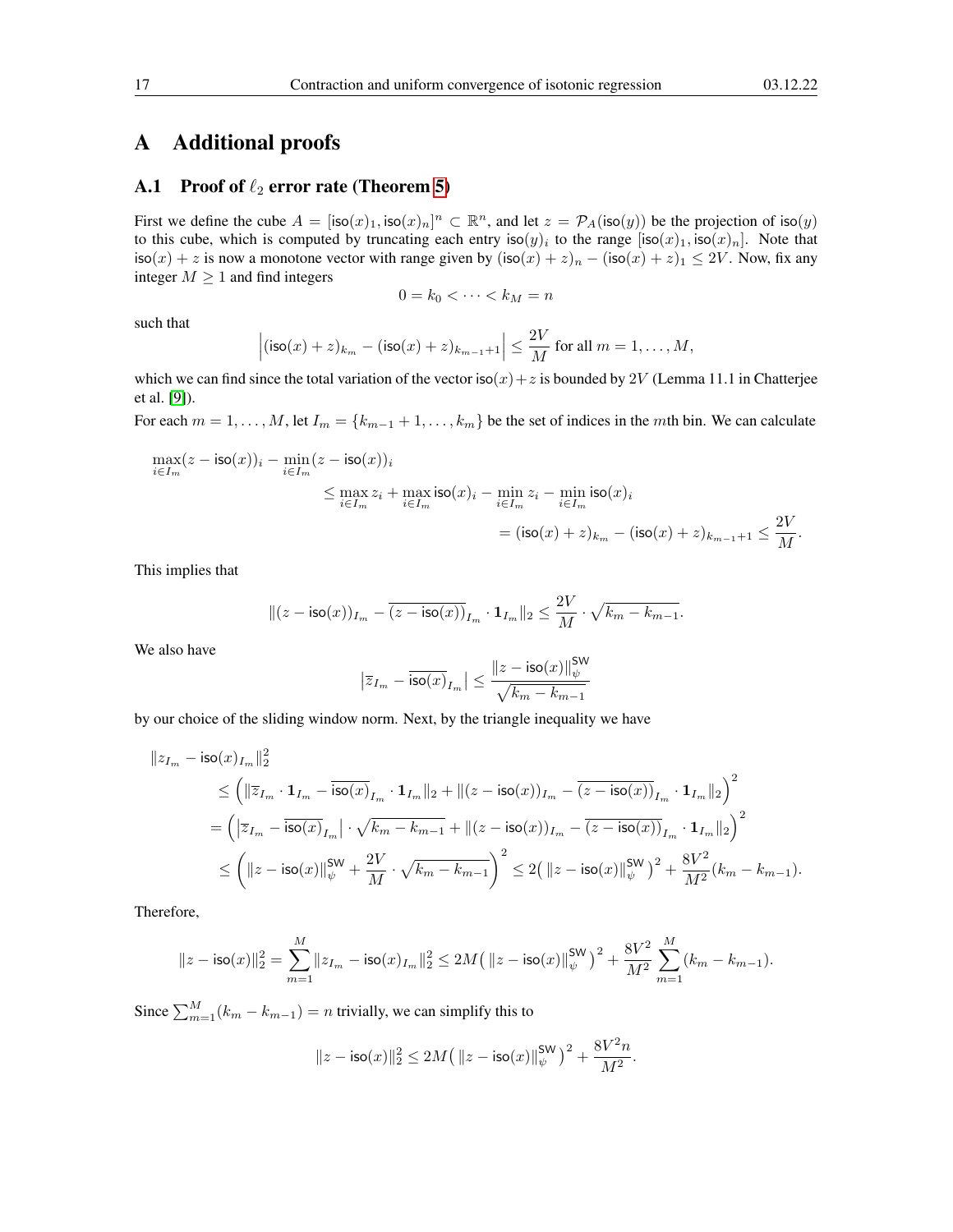Now, since  $z$  is the projection of iso $(y)$  to the range  $[\mathsf{iso}(x)_1, \mathsf{iso}(x)_n],$  it follows trivially that  $\|z-\mathsf{iso}(x)\|_\psi^{\mathsf{SW}} \leq$  $\|\text{iso}(x) - \text{iso}(y)\|_{\psi}^{\text{SW}}$  and therefore is bounded by  $\|x - y\|_{\psi}^{\text{SW}}$  by our contraction result. Therefore,

$$
||z - \mathrm{iso}(x)||_2^2 \le 2M\big(\left\|x - y\right\|_{\psi}^{\mathrm{SW}}\big)^2 + \frac{8V^2n}{M^2}.
$$

Next, we have

$$
\begin{aligned} \|\mathrm{iso}(y)-\mathrm{iso}(x)\|_2^2 &\leq 2\|z-\mathrm{iso}(x)\|_2^2+2\|\mathrm{iso}(y)-z\|_2^2\\&=2\|z-\mathrm{iso}(x)\|_2^2+2\sum_{i=1}^n (z_i-\mathrm{iso}(y)_i)_+^2+2\sum_{i=1}^n (\mathrm{iso}(y)_i-z_i)_+^2\\&\leq 4M\big(\left\|x-y\right\|_{\psi}^{\mathrm{SW}}\big)^2+\frac{16V^2n}{M^2}+2\sum_{i=1}^n (\mathrm{iso}(x)_1-\mathrm{iso}(y)_i)_+^2+2\sum_{i=1}^n (\mathrm{iso}(y)_i-\mathrm{iso}(x)_n)_+^2. \end{aligned}
$$

It remains to bound these last two terms. First we bound  $\sum_{i=1}^{n}(\textsf{iso}(x)_1 - \textsf{iso}(y)_i)_+^2$ . If  $\textsf{iso}(y)_1 \geq \textsf{iso}(x)_1$  then this term is zero, so now we focus on the case that  $\mathsf{iso}(y)_1 < \mathsf{iso}(x)_1$ . For any  $1 \le j \le i$ , we have

$$
\mathsf{iso}(x)_j - \mathsf{iso}(y)_j \ge \mathsf{iso}(x)_1 - \mathsf{iso}(y)_j
$$

and so

$$
\mathsf{iso}(x)_1 - \mathsf{iso}(y)_i \leq \overline{\mathsf{iso}(x)}_{1:i} - \overline{\mathsf{iso}(y)}_{1:i} \leq \frac{\|x-y\|_{\psi}^{\mathsf{SW}}}{\sqrt{i}}
$$

.

Therefore,

$$
\sum_{i=1}^n (\text{iso}(x)_1 - \text{iso}(y)_i)_+^2 \le \sum_{i=1}^n \left( \frac{\|x-y\|_{\psi}^{\text{SW}}}{\sqrt{i}} \right)^2 = \left( \|x-y\|_{\psi}^{\text{SW}} \right)^2 \cdot 2 \log(2n),
$$

by bounding the harmonic series  $1 + \frac{1}{2} + \cdots + \frac{1}{n}$ . We also have  $\sum_{i=1}^{n} (\textsf{iso}(y)_i - \textsf{iso}(x)_n)^2 + \leq (\|x - y\|_{\psi}^{\textsf{SW}})^2$ .  $2 \log(2n)$  by an identical argument. Combining everything, then,

$$
\|\mathsf{iso}(y) - \mathsf{iso}(x)\|_2^2 \le 4M\left(\|x - y\|_{\psi}^{\mathsf{SW}}\right)^2 + \frac{16V^2n}{M^2} + 8\left(\|x - y\|_{\psi}^{\mathsf{SW}}\right)^2\log(2n).
$$

Setting

$$
M = \lceil M_0 \rceil \text{ where } M_0 = \frac{2V^{2/3}n^{1/3}}{\left( \left\| x - y \right\|_{\psi}^{\text{SW}} \right)^{2/3}},
$$

we obtain

$$
\begin{aligned} \|\text{iso}(y)-\text{iso}(x)\|_2^2 &\leq 4\left(\frac{2V^{2/3}n^{1/3}}{\left(\left\|x-y\right\|_{\psi}^{\text{SW}}\right)^{2/3}}+1\right)\left(\left\|x-y\right\|_{\psi}^{\text{SW}}\right)^2 \\ &+\frac{16V^2n}{\left(\frac{2V^{2/3}n^{1/3}}{\left(\left\|x-y\right\|_{\psi}^{\text{SW}}\right)^{2/3}}\right)^2}+8\left(\left\|x-y\right\|_{\psi}^{\text{SW}}\right)^2\log(2n). \end{aligned}
$$

After simplifying (and assuming  $n \geq 2$  to avoid triviality), this bound becomes

$$
\frac{1}{n} \|\mathsf{iso}(y) - \mathsf{iso}(x)\|_2^2 \le \frac{12 V^{2/3} \left( \|x - y\|_{\psi}^{\mathsf{SW}} \right)^{4/3}}{n^{2/3}} + \frac{12 \log(2n)}{n} \cdot \left( \|x - y\|_{\psi}^{\mathsf{SW}} \right)^2.
$$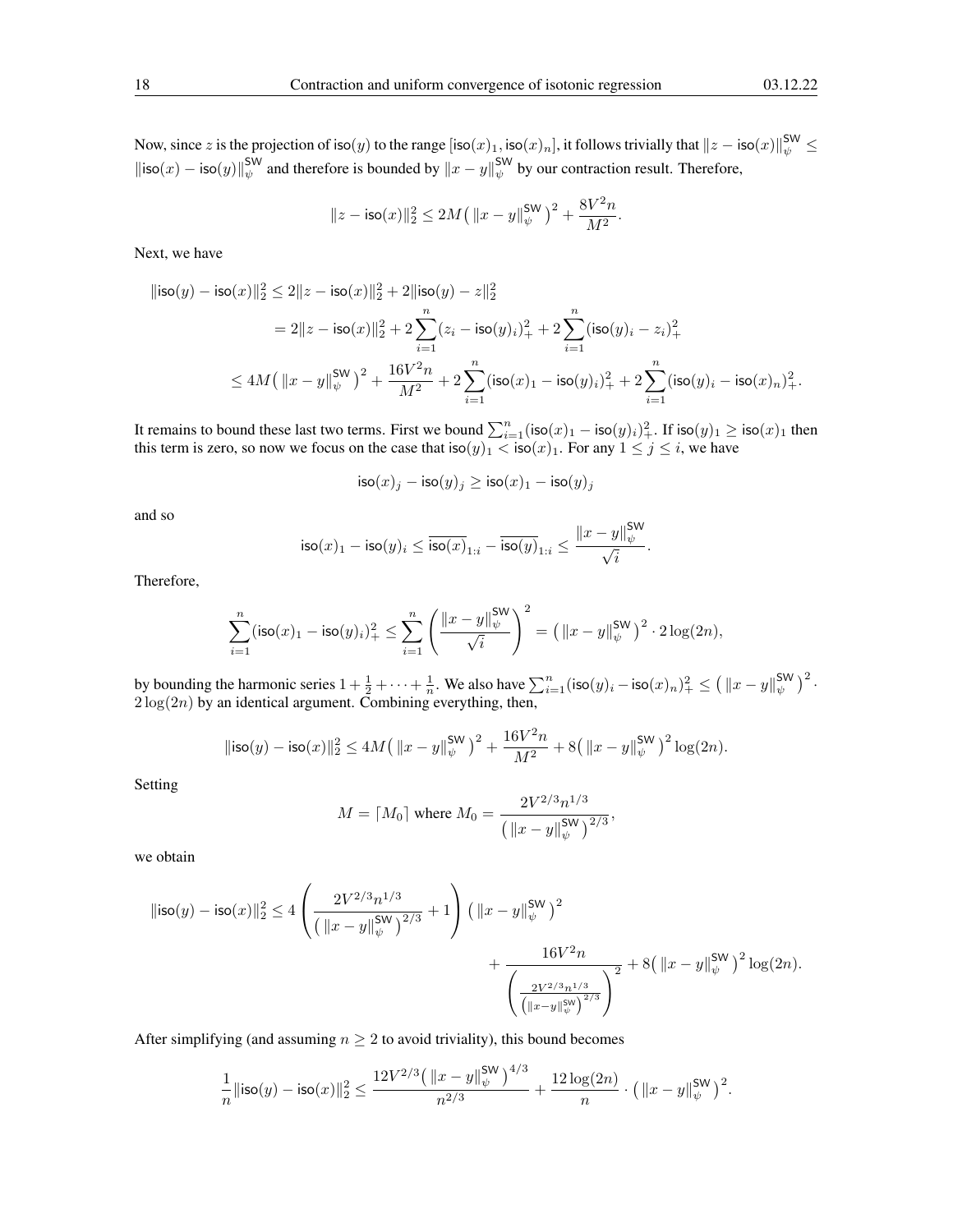Applying Lemma [3,](#page-4-5) we have  $\mathbb{E}\left[\left(\left\|x-y\right\|_{\psi}^{\mathsf{SW}}\right)^2\right] \leq 8\sigma^2\log(2n)$  which implies that  $\mathbb{E}\left[\left(\left\|x-y\right\|_{\psi}^{\mathsf{SW}}\right)^{4/3}\right] \leq$  $(8\sigma^2 \log(2n))^{2/3} = 4\sigma^{4/3} \log^{2/3}(2n)$ . Plugging this in, we then have

$$
\mathbb{E}\left[\frac{1}{n}\|{\rm iso}(y)-{\rm iso}(x)\|_2^2\right] \leq 48\left(\frac{V\sigma^2\log(2n)}{n}\right)^{2/3}+\frac{96\sigma^2\log^2(2n)}{n}.
$$

#### <span id="page-18-0"></span>A.2 Proof of density estimation result (Theorem [6\)](#page-11-2)

Let  $G(t) = \int_{s=0}^{t} g(s) ds$  be the cumulative distribution function for the density g. Since  $g(t) \ge c$  everywhere, this means that  $G(t)$  is strictly increasing, and is therefore invertible. Using this lower bound on g, and the assumption that  $g$  is  $L$ -Lipschitz, we can furthermore calculate

<span id="page-18-3"></span>
$$
0 \le (G^{-1})'(t) = \frac{1}{g(G^{-1}(t))} \le \frac{1}{c} \text{ and } |(G^{-1})''(t)| = \left| \frac{-g'(G^{-1}(t))}{(g(G^{-1}(t)))^3} \right| \le \frac{L}{c^3}.
$$
 (17)

Let

$$
x_i = n \left( G^{-1}(i/n) - G^{-1}((i-1)/n) \right) \text{ and } y_i = n \left( Z_{(i)} - Z_{(i-1)} \right)
$$

for  $i = 1, \ldots, n$ , where  $Z_{(0)} := 0$ . Note that x gives the difference in quantiles of the distribution, while y estimates these gaps empirically.

The following lemma (proved in Appendix [A.3\)](#page-21-0) gives a concentration result on the  $Z_{(i)}$ 's:

<span id="page-18-4"></span>**Lemma 6.** Let  $Z_{(1)} \leq \cdots \leq Z_{(n)}$  be the order statistics of  $Z_1, \ldots, Z_n \stackrel{\text{iid}}{\sim} g$ , where the density  $g : [0,1] \rightarrow$ [c, ∞) *is* L*-Lipschitz. Then for any* δ > 0*, with probability at least* 1 − δ*,*

<span id="page-18-2"></span><span id="page-18-1"></span>
$$
\left| Z_{(i)} - G^{-1}(i/n) \right| \le \frac{4}{c} \cdot \sqrt{\frac{\log((n^2 + n)/\delta)}{n}} \tag{18}
$$

*for all*  $1 \leq i \leq n$ *, and* 

$$
\left| \left( Z_{(i)} - Z_{(j)} \right) - \left( G^{-1}(i/n) - G^{-1}(j/n) \right) \right| \le \frac{\sqrt{3|i-j|\log((n^2+n)/\delta)} + 2\log((n^2+n)/\delta)}{cn} + \frac{4L|i-j|\sqrt{\log((n^2+n)/\delta)}}{c^3 n^{3/2}} \tag{19}
$$

*for all*  $1 \leq i < j \leq n$ *.* 

From now on, we assume that these bounds [\(18\)](#page-18-1) and [\(19\)](#page-18-2) both hold. Plugging our definitions of x and y into these two bounds, this proves that

$$
\left|\overline{x}_{i:j} - \overline{y}_{i:j}\right| \le \frac{\sqrt{3(j-i+1)\log((n^2+n)/\delta)} + 2\log((n^2+n)/\delta)}{c\cdot (j-i+1)} + \frac{4L}{c^3}\cdot\sqrt{\frac{\log((n^2+n)/\delta)}{n}}
$$

for all  $1 \le i \le j \le n$ . (If  $i = 1$  then we use the bound [\(18\)](#page-18-1) while if  $i > 1$  then we use the bound [\(19\)](#page-18-2).) Now, defining

$$
\psi(i) = \frac{i}{\frac{1}{c} \cdot \left(\sqrt{3i\log((n^2+n)/\delta)} + 2\log((n^2+n)/\delta)\right) + \frac{4L}{c^3} \cdot i \cdot \sqrt{\frac{\log((n^2+n)/\delta)}{n}},
$$

we see that

$$
||x - y||_{\psi}^{\text{SW}} = \max_{1 \le i \le j \le n} |\overline{x}_{i:j} - \overline{y}_{i:j}| \cdot \psi(j - i + 1) \le 1.
$$

(Note that  $\psi$  is nondecreasing and  $i \mapsto i/\psi(i)$  is concave, as required by [\(1\)](#page-3-2).)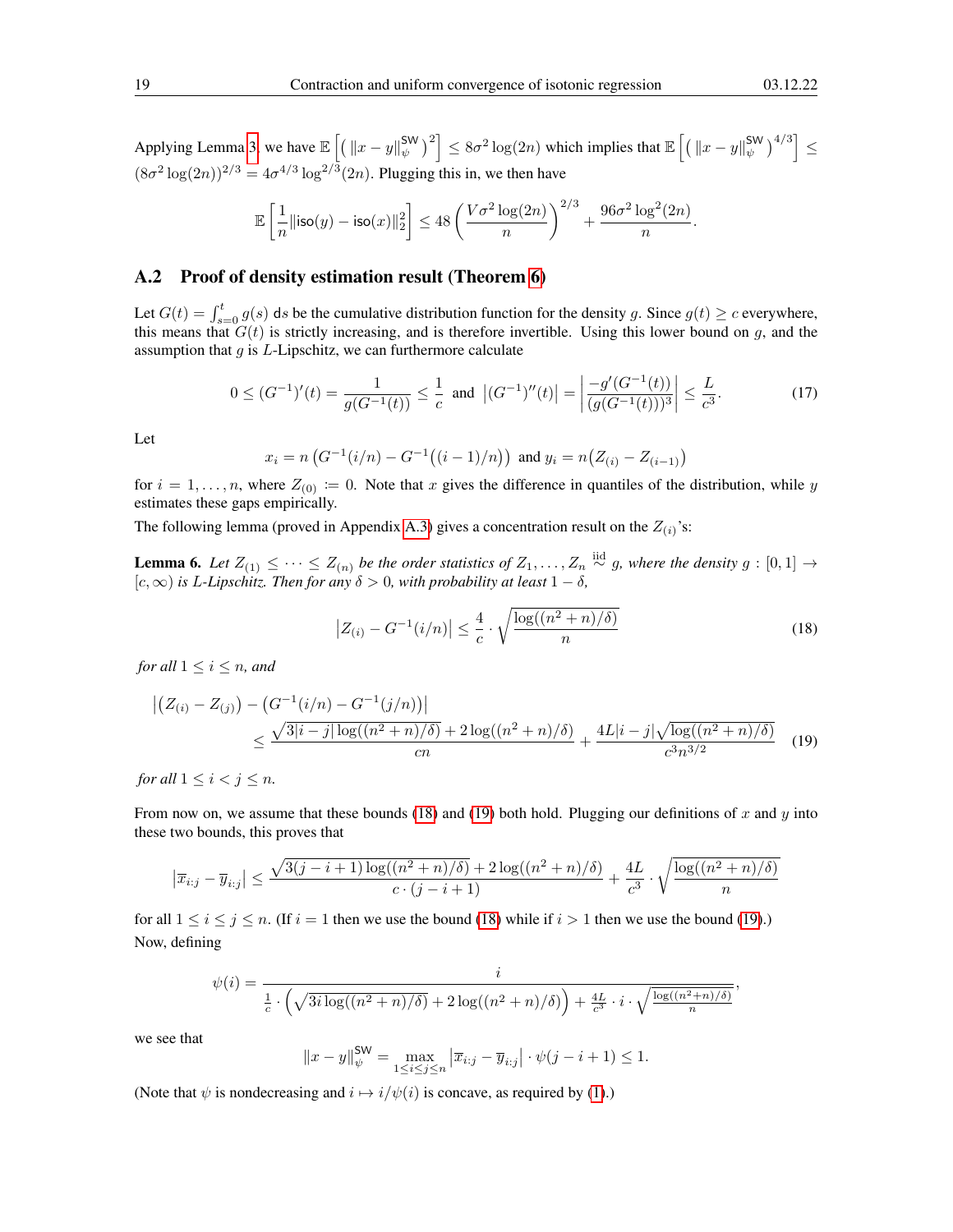Next we check that  $x$  is a Lipschitz sequence. We have

$$
n^{-1}(x_{i+1} - x_i) = \left(G^{-1}\left(\frac{i+1}{n}\right) - G^{-1}(i/n)\right) + \left(G^{-1}((i-1)/n) - G^{-1}(i/n)\right)
$$

$$
= (G^{-1})'(i/n) \cdot \frac{1}{n} + \frac{1}{2}(G^{-1})''\left(\frac{i+s}{n}\right) \cdot \frac{1}{n^2}
$$

$$
+ (G^{-1})'(i/n) \cdot -\frac{1}{n} + \frac{1}{2}(G^{-1})''\left(\frac{i-1+t}{n}\right) \cdot \frac{1}{n^2}
$$

for some  $s, t \in [0, 1]$ , by Taylor's theorem. The first-order terms cancel, and we know by [\(17\)](#page-18-3) that  $(G^{-1})''$ is bounded by  $\frac{L}{c^3}$ . Therefore, x is  $\frac{L}{c^3}$ -Lipschitz. Finally, x is monotone nondecreasing since g is a monotone nonincreasing density.

We then apply the calculations [\(10\)](#page-7-2) for the Lipschitz signal setting (with  $\frac{\|x-y\|_\psi^{5W}}{\psi(m)}$  taking the place of  $\sqrt{\frac{2\sigma^2 \log\left(\frac{n^2+n}{\delta}\right)}{m}}$  $\frac{m}{m}$ , which was specific to the subgaussian noise model setting). We see that for any index  $m \geq 1$ ,

$$
\begin{split} \max_{m \leq k \leq n-m+1} \big|x_k - \mathrm{iso}(y)_k\big| &\leq \frac{\|x-y\|_\psi^{\mathsf{SW}}}{\psi(m)} + \frac{L(m-1)}{2nc^3} \\ &\leq \frac{\frac{1}{c} \cdot \Big(\sqrt{3m \log((n^2+n)/\delta)} + 2 \log((n^2+n)/\delta)\Big) + \frac{4L}{c^3} \cdot m \cdot \sqrt{\frac{\log((n^2+n)/\delta)}{n}}}{m} + \frac{L(m-1)}{2nc^3} . \end{split}
$$

Set  $m = \left[\left(n\sqrt{\log((n^2+n)/\delta)}\right)^{2/3}\right]$ . Since  $\Delta < \frac{1}{c+L} \leq 1$  we know  $\log((n^2+n)/\delta) \leq n$ , so we can simplify the above bound to

$$
\max_{m \le k \le n-m+1} |x_k - \mathsf{iso}(y)_k| \le \left(\frac{4}{c} + \frac{4.5L}{c^3}\right) \sqrt[3]{\frac{\log((n^2+n)/\delta)}{n}}
$$

.

Now we show how this uniform bound on the difference  $x - y$ , translates to an error bound on the Grenander density estimator  $\hat{g}_{\mathsf{Gren}}$ . First, we check that  $Z_{(m)} \leq \Delta$  and  $Z_{(n-m+1)} \geq 1 - \Delta$ . We have

$$
1 \geq ||x - y||_{\psi}^{\mathsf{SW}} \geq \psi(m) \cdot |\overline{x}_{1:m} - \overline{y}_{1:m}| = \frac{\psi(m)}{m} \cdot n \cdot |G^{-1}(m/n) - Z_{(m)}|.
$$

We also know that  $G^{-1}(m/n) \leq \frac{m}{cn}$  since  $G^{-1}$  is  $(1/c)$ -Lipschitz as calculated in [\(17\)](#page-18-3), and so

$$
Z_{(m)} \leq G^{-1}(m/n) + \frac{m}{n\psi(m)} \leq
$$
  

$$
\frac{m}{cn} + \frac{\sqrt{3m\log((n^2+n)/\delta)} + 2\log((n^2+n)/\delta)}{cn} + \frac{4Lm\sqrt{\log((n^2+n)/\delta)}}{c^3n^{3/2}}
$$
  

$$
\leq \left(\frac{5}{c} + \frac{4L}{c^3}\right) \sqrt[3]{\frac{\log((n^2+n)/\delta)}{n}} \leq \Delta,
$$

using the fact that  $\log((n^2 + n)/\delta) \le n$  as before. Similarly  $Z_{(n-m+1)} \ge 1 - \Delta$ . Next, for any t with  $\Delta \leq t \leq 1 - \Delta$ , find index k such that

$$
Z_{(k-1)} < t \le Z_{(k)}.
$$

By the work above we will have  $m \le k \le n - m + 1$ . Then  $\hat{g}_{\text{Gren}}(t) = \frac{1}{\text{iso}(y)_k}$  by definition of the Grenander estimator. Therefore, we have

$$
\left|\widehat{g}_{\mathsf{Gren}}(t)-g(t)\right|=\left|\frac{1}{\mathsf{iso}(y)_k}-g(t)\right|\leq \left|\frac{1}{\mathsf{iso}(y)_k}-\frac{1}{x_k}\right|+\left|\frac{1}{x_k}-g(t)\right|.
$$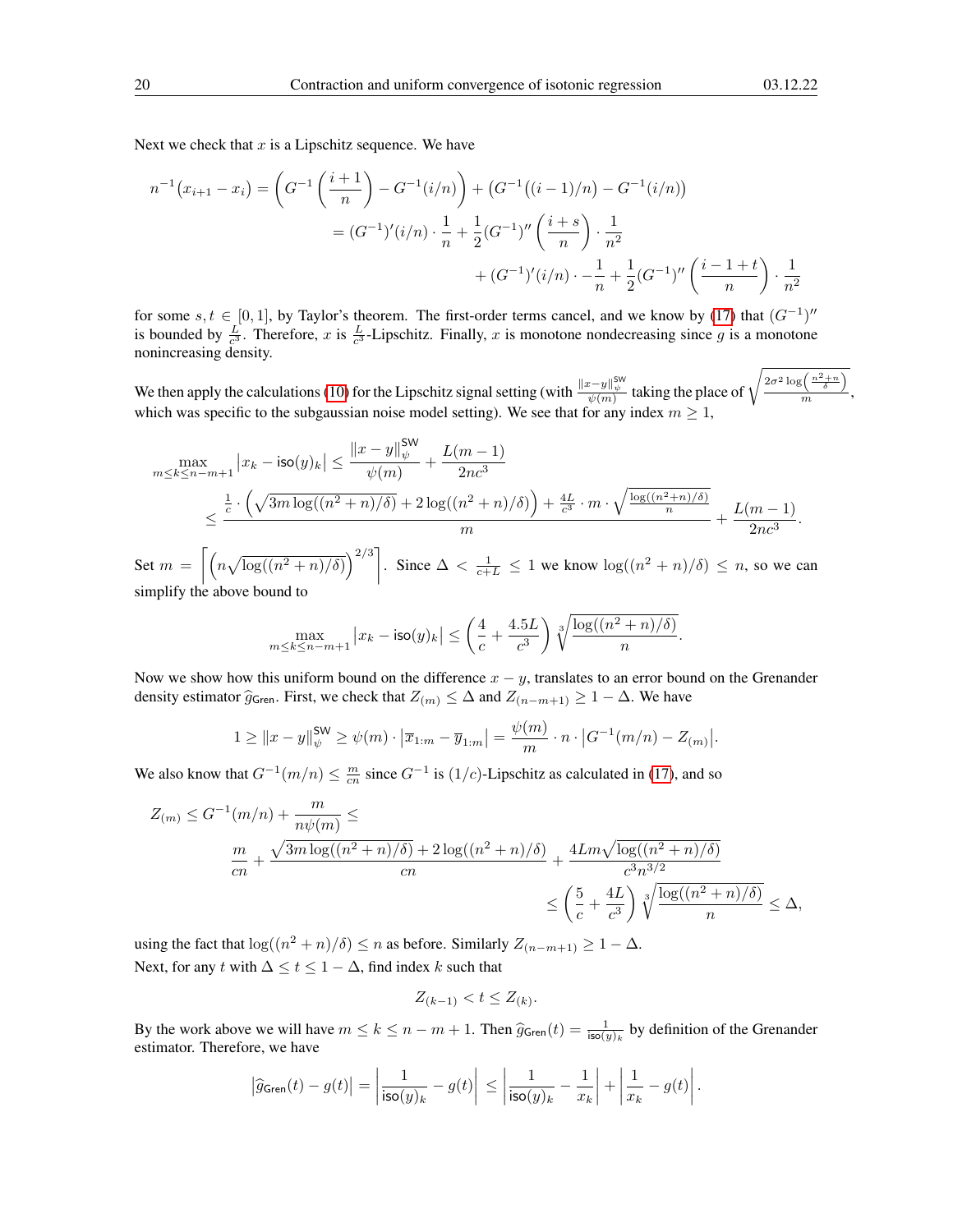By Lemma [6,](#page-18-4) we know

$$
Z_{(k)} \leq G^{-1}\left(\frac{k}{n}\right) + \frac{4}{c}\sqrt[3]{\frac{\log((n^2+n)/\delta)}{n}}
$$

and

$$
Z_{(k-1)} \ge G^{-1} \left( \frac{k-1}{n} \right) - \frac{4}{c} \sqrt[3]{\frac{\log((n^2+n)/\delta)}{n}}
$$

so we have

$$
G^{-1}\left(\frac{k-1}{n}\right) - \frac{4}{c}\sqrt[3]{\frac{\log((n^2+n)/\delta)}{n}} < t \le G^{-1}\left(\frac{k}{n}\right) + \frac{4}{c}\sqrt[3]{\frac{\log((n^2+n)/\delta)}{n}}
$$

We calculate

$$
x_k = n\left(G^{-1}\left(\frac{k}{n}\right) - G^{-1}\left(\frac{k-1}{n}\right)\right) = n(G^{-1})'\left(\frac{k-1+s}{n}\right) \cdot \frac{1}{n} = \frac{1}{g\left(G^{-1}\left(\frac{k-1+s}{n}\right)\right)}
$$

by Taylor's theorem for some  $s \in [0, 1]$ , and so

$$
\left| \frac{1}{x_k} - g(t) \right| = \left| g \left( G^{-1} \left( \frac{k-1+s}{n} \right) \right) - g(t) \right| \le L \cdot \left| G^{-1} \left( \frac{k-1+s}{n} \right) - t \right|
$$
  

$$
\le L \left| G^{-1} \left( \frac{k}{n} \right) - G^{-1} \left( \frac{k-1}{n} \right) \right| + \frac{4L}{c} \sqrt[3]{\frac{\log((n^2+n)/\delta)}{n}}
$$
  

$$
\le \frac{L}{cn} + \frac{4L}{c} \sqrt[3]{\frac{\log((n^2+n)/\delta)}{n}},
$$

since g is L-Lipschitz and  $G^{-1}$  is  $(1/c)$ -Lipschitz, as proved before. Finally,

$$
\begin{aligned} &\left|\frac{1}{\mathsf{iso}(y)_k}-\frac{1}{x_k}\right|=\frac{|x_k-\mathsf{iso}(y)_k|}{x_k\cdot \mathsf{iso}(y)_k} \\ &\leq \frac{\left(\frac{4}{c}+\frac{4.5L}{c^3}\right)\sqrt[3]{\frac{\log((n^2+n)/\delta)}{n}}}{x_k\cdot \mathsf{iso}(y)_k} \leq \frac{\left(\frac{4}{c}+\frac{4.5L}{c^3}\right)\sqrt[3]{\frac{\log((n^2+n)/\delta)}{n}}}{x_k\cdot \left(x_k-\left(\frac{4}{c}+\frac{4.5L}{c^3}\right)\sqrt[3]{\frac{\log((n^2+n)/\delta)}{n}}\right)}, \end{aligned}
$$

from the bound on  $|x_k - \text{iso}(y)_k|$  above. And, we know that  $x_k = \frac{1}{g(G^{-1}(\frac{k-1+s}{n}))}$  for some  $s \in [0,1]$  as above, so  $x_k \ge \frac{1}{\max_{s \in [0,1]} g(s)}$ . Now, since g is lower-bounded by c and is L-Lipschitz, we see that  $g(s) \le c + L$ , and so  $x_k \geq \frac{1}{c+L}$ . Combining everything,

$$
\left| \hat{g}_{\text{Gren}}(t) - g(t) \right| \le
$$
\n
$$
\frac{\left( \frac{4}{c} + \frac{4.5L}{c^3} \right) \sqrt[3]{\frac{\log((n^2+n)/\delta)}{n}}}{\frac{1}{c+L} \cdot \left( \frac{1}{c+L} - \left( \frac{4}{c} + \frac{4.5L}{c^3} \right) \sqrt[3]{\frac{\log((n^2+n)/\delta)}{n}} \right)} + \frac{L}{cn} + \frac{4L}{c} \sqrt[3]{\frac{\log((n^2+n)/\delta)}{n}}
$$
\n
$$
\leq \frac{\left( \frac{1}{c} \left( 4 + \frac{5L}{c+L} \right) + \frac{4.5L}{c^3} \right) \sqrt[3]{\frac{\log((n^2+n)/\delta)}{n}}}{\frac{1}{c+L} \cdot \left( \frac{1}{c+L} - \left( \frac{4}{c} + \frac{4.5L}{c^3} \right) \sqrt[3]{\frac{\log((n^2+n)/\delta)}{n}} \right)} \leq \frac{\Delta}{\frac{1}{c+L} \left( \frac{1}{c+L} - \Delta \right)}.
$$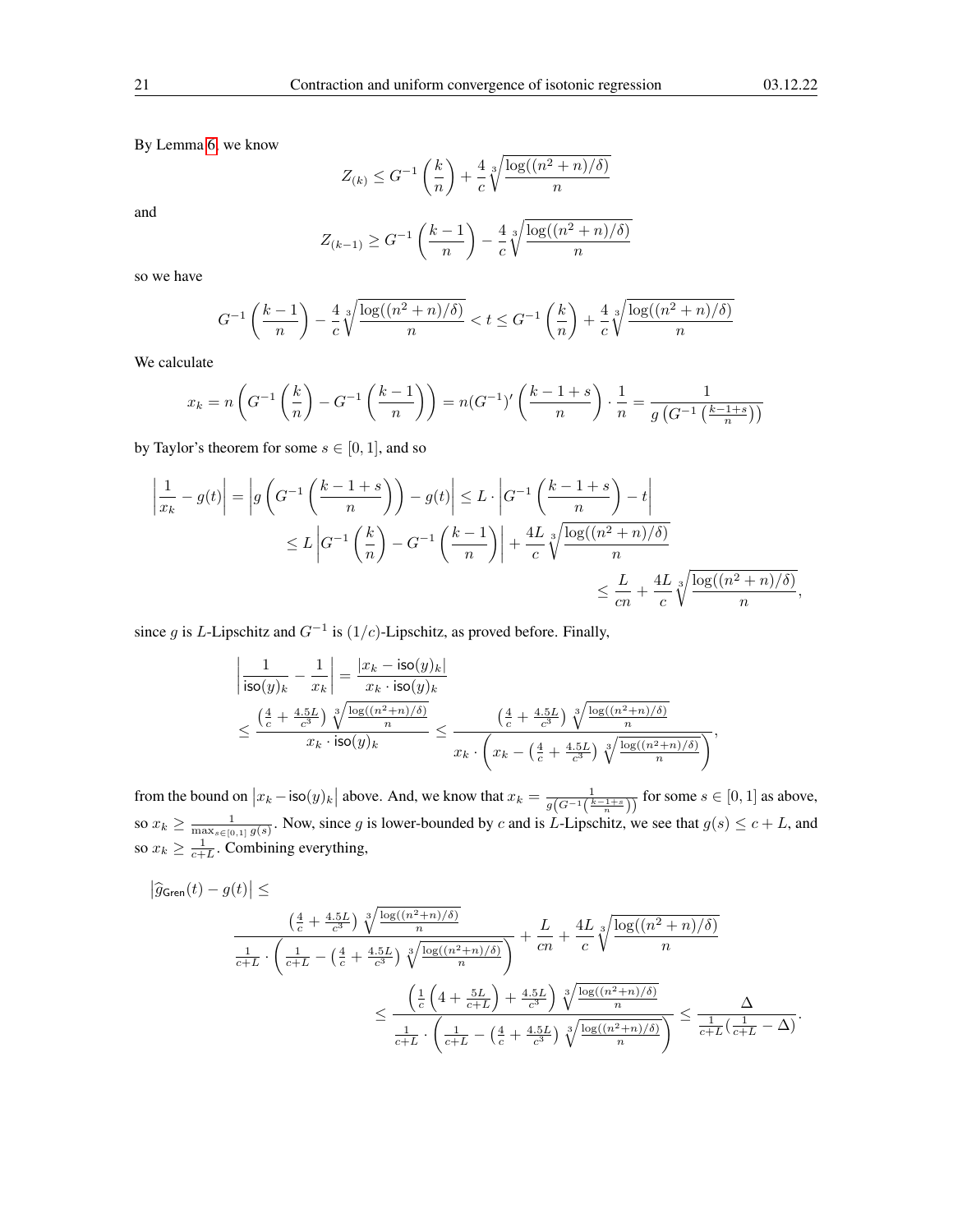#### <span id="page-21-0"></span>A.3 Proofs of lemmas

*Proof of Lemma* [2.](#page-3-3) By Theorem [1,](#page-3-0) we only need to prove that  $\|\cdot\|_{\psi}^{\text{SW}}$  satisfies NUNA. Fix any  $x \in \mathbb{R}^n$  and any index  $k = 1, \ldots, n - 1$ . Let  $y = A_k x$ . Note that we have

$$
y_i = \begin{cases} x_i, & \text{if } i < k \text{ or } i > k+1, \\ \frac{x_k + x_{k+1}}{2}, & \text{if } i = k \text{ or } i = k+1. \end{cases}
$$

Take any indices  $1 \le i \le j \le n$ . We need to prove that  $|\overline{y}_{i:j}| \cdot \psi(j-i+1) \le ||x||_{\psi}^{\text{SW}}$ .

• Case 1: if  $j < k$  or if  $i > k + 1$ , then neither of the indices  $k, k + 1$  are included in the window  $i : j$ , and therefore  $x_{i:j} = y_{i:j}$  (i.e. all entries in the stretch of indices  $i : j$  are equal). So,

$$
|\overline{y}_{i:j}| \cdot \psi(j-i+1) = |\overline{x}_{i:j}| \cdot \psi(j-i+1) \le ||x||_{\psi}^{\mathsf{SW}}.
$$

• Case 2: If  $i \leq k$  and  $j \geq k+1$ , then both indices  $k, k+1$  are included in the window  $i : j$ . Since  $y_k + y_{k+1} = x_k + x_{k+1}$  and all other entries of x and y coincide, we can trivially see that

$$
|\overline{y}_{i:j}| \cdot \psi(j-i+1) = |\overline{x}_{i:j}| \cdot \psi(j-i+1) \leq ||x||_{\psi}^{\mathsf{SW}}.
$$

• Case 3: if  $i < k$  and  $j = k$ , then

$$
\begin{split}\n|\overline{y}_{i:j}| \cdot \psi(j-i+1) &= |\overline{y}_{i:k}| \cdot \psi(k-i+1) \\
&= \frac{\left|\sum_{\ell=i}^{k-1} x_{\ell} + \frac{x_{k}+x_{k+1}}{2}\right| \cdot \psi(k-i+1)}{k-i+1} \\
&= \frac{\left|\frac{1}{2}\sum_{\ell=i}^{k-1} x_{\ell} + \frac{1}{2}\sum_{\ell=i}^{k+1} x_{\ell}\right| \cdot \psi(k-i+1)}{k-i+1} \\
&\leq \frac{\left|\frac{1}{2}\sum_{\ell=i}^{k-1} x_{\ell}\right| \cdot \psi(k-i+1)}{k-i+1} + \frac{\left|\frac{1}{2}\sum_{\ell=i}^{k+1} x_{\ell}\right| \cdot \psi(k-i+1)}{k-i+1} \\
&= \frac{\psi(k-i+1)}{k-i+1} \cdot \left(\frac{1}{2}|\overline{x}_{i:(k-1)}|\cdot \psi(k-i) \cdot \frac{k-i}{\psi(k-i)}\right) \\
&\quad + \frac{1}{2}|\overline{x}_{i:(k+1)}|\cdot \psi(k-i+2) \cdot \frac{k-i+2}{\psi(k-i+2)}\right) \\
&\leq ||x||_{\psi}^{\mathsf{SW}} \cdot \frac{1}{2} \left[\frac{k-i}{\psi(k-i)} + \frac{k-i+2}{\psi(k-i+2)}\right] \cdot \frac{\psi(k-i+1)}{k-i+1} \\
&\leq ||x||_{\psi}^{\mathsf{SW}} \cdot \frac{k-i+1}{\psi(k-i+1)} \cdot \frac{\psi(k-i+1)}{k-i+1} = ||x||_{\psi}^{\mathsf{SW}}\n\end{split}
$$

where the last inequality holds since  $i \mapsto i/\psi(i)$  is concave by assumption on  $\psi$ .

- Case 4: if  $i = k + 1$  and  $j > k + 1$ , by symmetry this case is analogous to Case 3.
- Case 5: if  $i = j = k$ , then

$$
|\overline{y}_{i:j}| \cdot \psi(j-i+1) = |y_k| \cdot \psi(1) = |x_k + x_{k+1}| \cdot \psi(1)/2
$$
  
=  $|\overline{x}_{k:(k+1)}| \cdot \psi(1) \leq |\overline{x}_{k:(k+1)}| \cdot \psi(2) \leq ||x||_{\psi}^{\text{SW}},$ 

since  $\psi(1) \leq \psi(2)$  due to the assumption that  $\psi$  is nondecreasing.

• Case 6: if  $i = j = k + 1$ , then by symmetry this case is analogous to Case 5.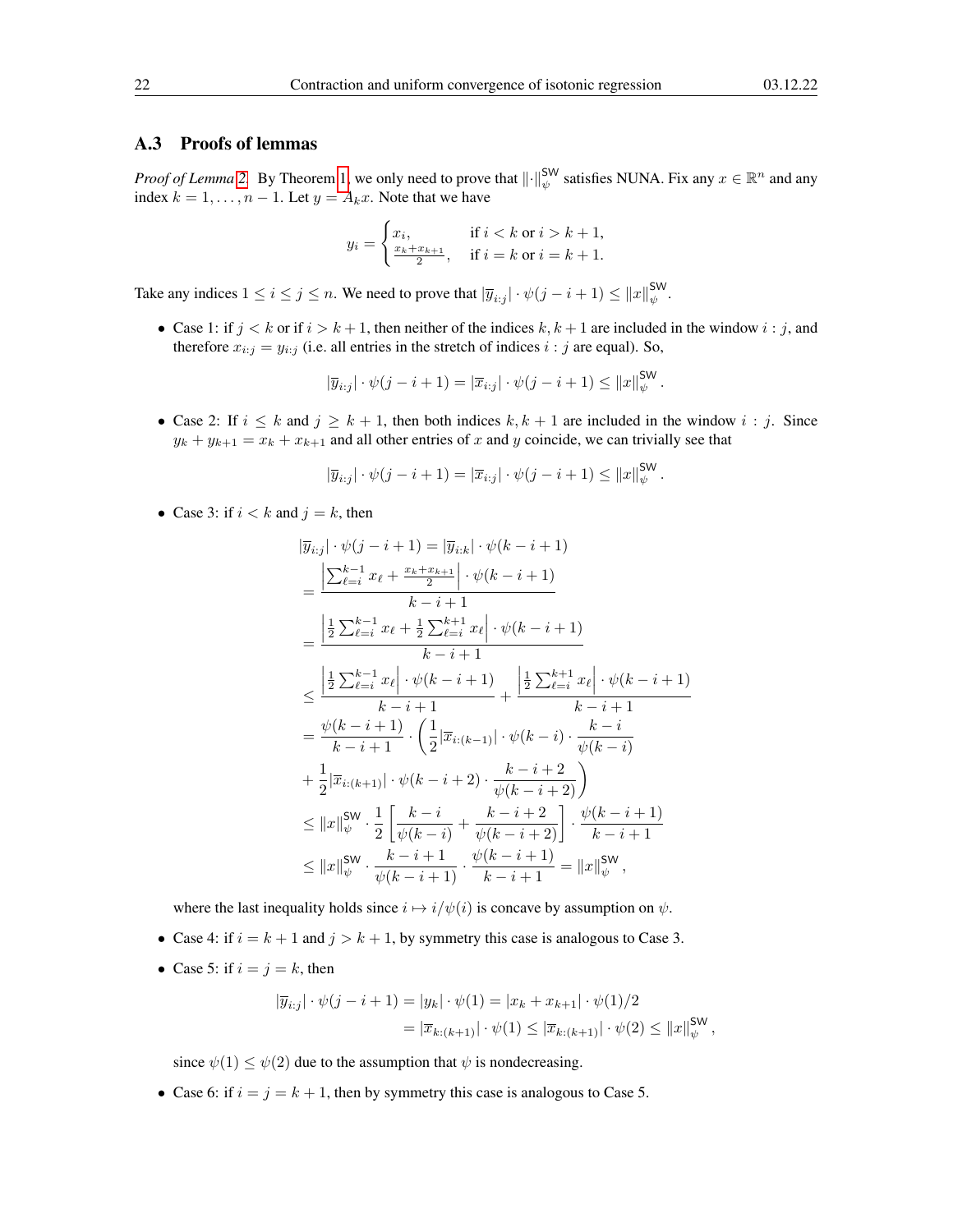Therefore,  $|\overline{y}_{i:j}| \cdot \psi(j-i+1) \leq ||x||_{\psi}^{\mathsf{SW}}$  for all indices  $1 \leq i \leq j \leq n$ , and so  $||y||_{\psi}^{\mathsf{SW}} \leq ||x||_{\psi}^{\mathsf{SW}}$ , as desired. *Proof of Lemma* [3.](#page-4-5) For any indices  $1 \le i \le j \le n$ ,

$$
\overline{y}_{i:j} - \overline{x}_{i:j} = \sigma \overline{\epsilon}_{i:j},
$$

and we know that  $\sqrt{j-i+1} \cdot \overline{\epsilon}_{i:j}$  is subgaussian, that is,

$$
\mathbb{P}\left\{\sqrt{j-i+1}\cdot\left|\overline{\epsilon}_{i:j}\right|>t\right\}\leq 2e^{-t^2/2}
$$

for any  $t \ge 0$ . Now we set  $t = \sqrt{2 \log\left(\frac{n^2+n}{\delta}\right)}$ , and take a union bound over all  $n + \binom{n}{2} = \frac{n^2+n}{2}$  possible pairs of indices  $i \leq j$ . We then have

$$
\mathbb{P}\left\{\max_{1\leq i\leq j\leq n}\sqrt{j-i+1}\cdot\left|\overline{\epsilon}_{i:j}\right|\leq\sqrt{2\log\left(\frac{n^2+n}{\delta}\right)}\right\}\geq1-\delta.
$$

Setting  $\psi(t) = \sqrt{t}$  proves that, on this event,  $||x - y||_{\psi}^{\text{SW}} \le \sigma \sqrt{2 \log\left(\frac{n^2 + n}{\delta}\right)}$ , as desired. For the bound in expectation, we have a similar calculation: it is known that  $\mathbb{E} [\max_{k=1,...,N} |Z_k|] \leq \sqrt{2 \log(2N)}$  and  $\mathbb{E} \left[ \max_{k=1,\dots,N} |Z_k|^2 \right] \leq 8 \log(2N)$  for any (not necessarily independent) subgaussian random variables  $Z_k$ . Setting  $Z_k = \sqrt{j - i + 1} \cdot \overline{\epsilon}_{i:j}$  for each of the  $N = \frac{n^2 + n}{2}$  possible pairs  $i, j$ , we obtain

$$
\mathbb{E}\left[\max_{1\leq i\leq j\leq n}\sqrt{j-i+1}\cdot\left|\overline{\epsilon}_{i:j}\right|\right]\leq\sqrt{2\log(n^2+n)}
$$

and

$$
\mathbb{E}\left[\left(\max_{1\leq i\leq j\leq n}\sqrt{j-i+1}\cdot\left|\overline{\epsilon}_{i:j}\right|\right)^{2}\right]\leq 8\log(n^{2}+n).
$$

*Proof of Lemma [4.](#page-5-2)* Assume that x is  $\epsilon_{iso}$ -monotone, and fix any index  $1 \le i \le n$ . Let  $j = \max\{k \le n :$  $\text{iso}(x)_k = \text{iso}(x)_i$ . Then  $i \le j \le n$ ,  $\text{iso}(x)_i = \text{iso}(x)_j$ , and either  $j = n$  or  $\text{iso}(x)_j < \text{iso}(x)_{j+1}$ . Therefore, we must have  $x_j \leq \text{iso}(x)_j$  by properties of the isotonic projection. (This is because, if  $x_j > \text{iso}(x)_j$ , then writing  $e_i$  for the jth basis vector and taking some sufficiently small  $\epsilon > 0$ , the vector iso $(x) + \epsilon \cdot e_j$  is an isotonic vector that is strictly closer to x than  $\text{iso}(x)$ , which is a contradiction.) Therefore,  $x_i \leq x_j + \epsilon_{\text{iso}} \leq$  $\cos(x)_i + \epsilon_{\text{iso}} = \sin(x)_i + \epsilon_{\text{iso}}$ . The reverse bound is proved similarly.

Now we turn to the converse. For any  $1 \le i \le j \le n$ , we have  $x_i \le \text{iso}(x)_i + \epsilon \le \text{iso}(x)_j + \epsilon \le x_j + 2\epsilon$ , where the first and third inequalities use the bound  $||x - \text{iso}(x)||_{\infty} \leq \epsilon$ , while the second uses the fact that  $iso(x)$  is monotone.  $\Box$ 

*Proof of Lemma* [5.](#page-12-1) For  $i = 1, ..., n - 1$ , let  $\mathcal{K}_i = \{x \in \mathbb{R}^n : x_i \leq x_{i+1}\}$ , which is a closed convex cone in  $\mathbb{R}^n$ . We have  $\mathcal{K}_{\text{iso}} = \bigcap_{i=1}^{n-1} \mathcal{K}_i$  and it's easy to see that  $\text{iso}_i(x) = \mathcal{P}_{\mathcal{K}_i}(x)$ . Hence the slow projection algorithm defined in [\(15\)](#page-12-3) is actually a cyclic projection algorithm, that is, the iterates are given by

$$
x^{(1)} = \mathcal{P}_{\mathcal{K}_1}(x^{(0)}), \quad x^{(2)} = \mathcal{P}_{\mathcal{K}_2}(x^{(1)}), \quad \dots, \quad x^{(n)} = \mathcal{P}_{\mathcal{K}_1}(x^{(n-1)}), \quad \dots
$$

In general, it is known that a cyclic projection algorithm starting at some point  $x = x^{(0)}$  is guaranteed to converge to some point in the intersection of the respective convex sets, i.e.  $\lim_{t\to\infty} x^{(t)} = x^* \in \bigcap_{i=1}^{n-1} \mathcal{K}_i$  $\mathcal{K}_{\text{iso}}$ , but without any assumptions on the nature of the convex sets  $\mathcal{K}_i$ , this point may not necessarily be the projection of x onto the intersection of the sets (Bregman [\[5\]](#page-14-4), Han [\[16\]](#page-15-20)). Therefore, we need to check that for our specific choice of the sets  $\mathcal{K}_i$ , the cyclic projection algorithm [\(15\)](#page-12-3) in fact converges to iso(x) as claimed in the lemma.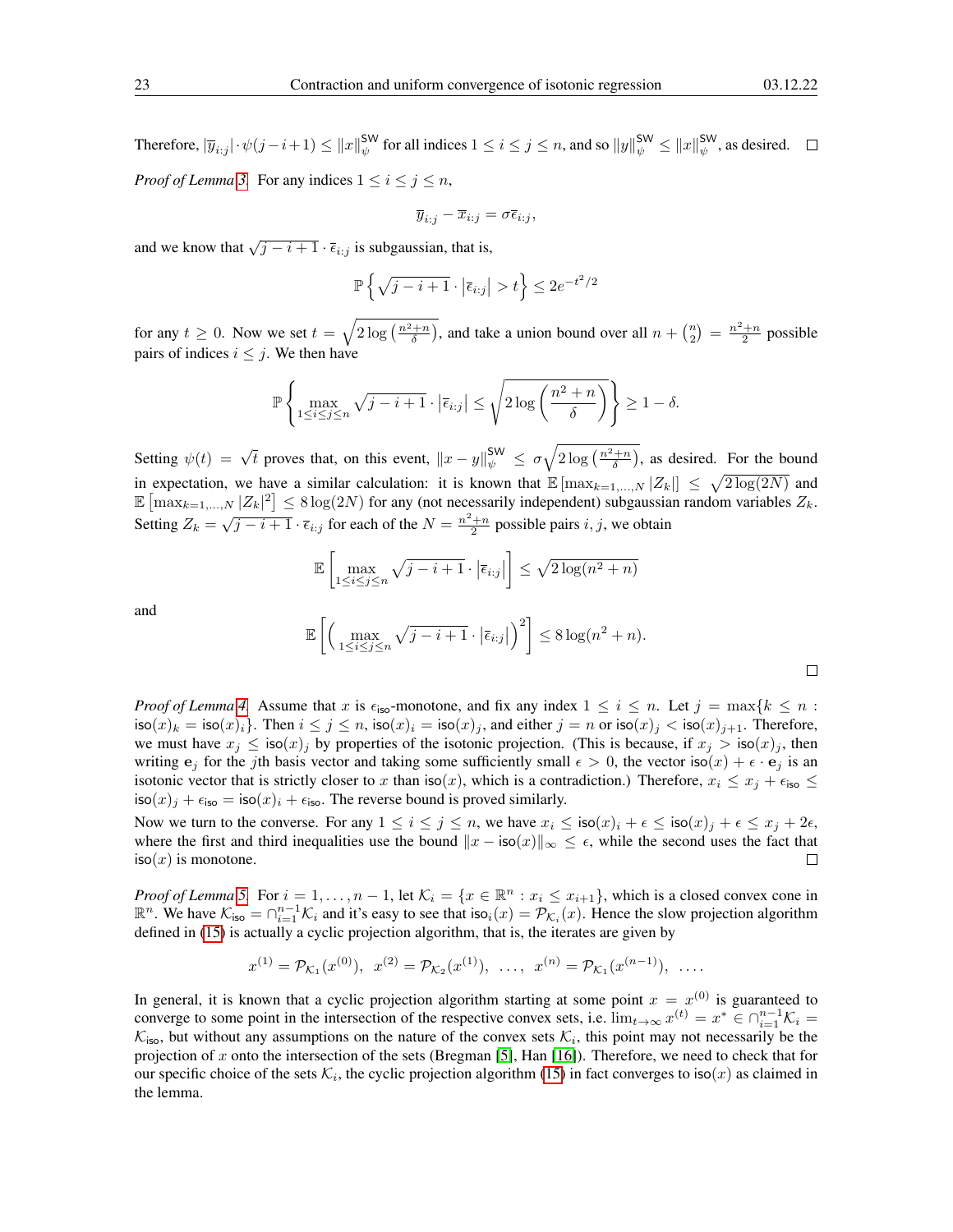We first claim that

<span id="page-23-0"></span>
$$
\text{iso}(\text{iso}_i(x)) = \text{iso}(x) \tag{20}
$$

for all  $x \in \mathbb{R}^n$  and all  $i = 1, \ldots, n-1$ . Assume for now that this is true. Since iso( $\cdot$ ) is contractive with respect to the  $\ell_2$  norm, the convergence  $x^{(t)} \to x^*$  implies that iso $(x^{(t)}) \to$  iso $(x^*)$ . Applying [\(20\)](#page-23-0) inductively, we know that  $\textsf{iso}(x^{(t)}) = \textsf{iso}(x^{(0)}) = \textsf{iso}(x)$  for all  $t \geq 1$ . On the other hand, since  $x^* \in \mathcal{K}_{\textsf{iso}}$ , this means that  $x^* = \textsf{iso}(x^*)$ . Combining everything, then, we obtain

$$
\lim_{t \to \infty} x^{(t)} = x^* = \mathsf{iso}(x^*) = \lim_{t \to \infty} \mathsf{iso}(x^{(t)}) = \mathsf{iso}(x).
$$

Finally, we need to prove [\(20\)](#page-23-0). Fix any index i and any  $x \in \mathbb{R}^n$ . If  $x_i \leq x_{i+1}$ , then  $\text{iso}_i(x) = x$  and the statement holds trivially. If not, then  $x_i > x_{i+1}$  and we have  $\text{iso}_i(x) = A_i x$  (recalling the definition of  $A_i$ in [\(14\)](#page-12-4) earlier). Now let  $y = \text{iso}(x)$  and  $z = \text{iso}(A_i x)$ . It is trivially true that, since  $x_i > x_{i+1}$ , we must have  $y_i = y_{i+1}$ . Also,  $\langle x - y, z - y \rangle \le 0$  by properties of projection to the convex set  $\mathcal{K}_{\text{iso}}$ , so we can calculate

$$
\langle A_i x - y, z - y \rangle = \langle x - y, z - y \rangle + \frac{x_{i+1} - x_i}{2} \cdot (z_i - y_i - z_{i+1} + y_{i+1})
$$
  
 
$$
\leq \frac{x_{i+1} - x_i}{2} \cdot (z_i - z_{i+1}) \leq 0,
$$
 (21)

<span id="page-23-1"></span>where the last step holds since  $z_i \le z_{i+1}$  due to  $z \in \mathcal{K}_{\text{iso}}$  and  $x_i \ge x_{i+1}$  by assumption. We also have  $||A_i x - z||_2^2 \le ||A_i x - y||_2^2$  since  $z = \text{iso}(A_i x)$ , which combined with [\(21\)](#page-23-1) proves that  $y = z$ . Thus [\(20\)](#page-23-0) holds, as desired.  $\Box$ 

*Proof of Lemma* [6.](#page-18-4) Let  $U_1, \ldots, U_n \stackrel{\text{iid}}{\sim} \text{Unif}[0,1]$ , and let  $G(t) = \int_{s=0}^t g(s)$  ds be the cumulative distribution function for the density g. Since  $g \ge c > 0$ ,  $G : [0,1] \to [0,1]$  is strictly increasing, and is therefore invertible. It is known that setting  $Z_{(i)} = G^{-1}(U_{(i)})$  recovers the desired distribution for the ordered sample points  $Z_{(1)} \leq \cdots \leq Z_{(n)}$ .

Next, by Lemma [8](#page-25-0) below, with probability at least  $1 - \delta$ , for all indices  $0 \le i \le j \le n$ ,

<span id="page-23-2"></span>
$$
\left| U_{(i)} - U_{(j)} - \frac{i - j}{n} \right| \le \frac{\sqrt{3|i - j| \log((n^2 + n)/\delta)} + 2 \log((n^2 + n)/\delta)}{n}.
$$
 (22)

From this point on, assume that this bound holds. In particular, by taking  $i = 0$ , this implies that

<span id="page-23-3"></span>
$$
\left|U_{(j)} - \frac{j}{n}\right| \le \frac{\sqrt{3j\log((n^2+n)/\delta)} + 2\log((n^2+n)/\delta)}{n} \le 4\sqrt{\frac{\log((n^2+n)/\delta)}{n}},\tag{23}
$$

for all  $j = 1, \ldots, n$ , by assuming that  $\log((n^2 + n)/\delta) \le n$  (if not, then this bound holds trivially since  $U_{(j)}$ ) and  $j/n$  both lie in [0, 1]).

Then, since g is L-Lipschitz, for  $1 \le i < j \le n$  we compute

$$
\begin{aligned} \left| \left( Z_{(i)} - Z_{(j)} \right) - \left( G^{-1}(i/n) - G^{-1}(j/n) \right) \right| \\ &= \left| \left( G^{-1}(U_{(i)}) - G^{-1}(U_{(j)}) \right) - \left( G^{-1}(i/n) - G^{-1}(j/n) \right) \right| \\ &= \left| \left( U_{(i)} - U_{(j)} \right) \cdot \left( G^{-1} \right)' \left( sU_{(i)} + (1-s)U_{(j)} \right) - \frac{i-j}{n} \cdot \left( G^{-1} \right)' \left( \frac{s i + (1-s)j}{n} \right) \right|, \end{aligned}
$$

where the last step holds by Taylor's theorem applied to the function

$$
s \mapsto \left( G^{-1} \left( s U_{(i)} + (1 - s) U_{(j)} \right) - G^{-1} \left( \frac{s i + (1 - s) j}{n} \right) \right).
$$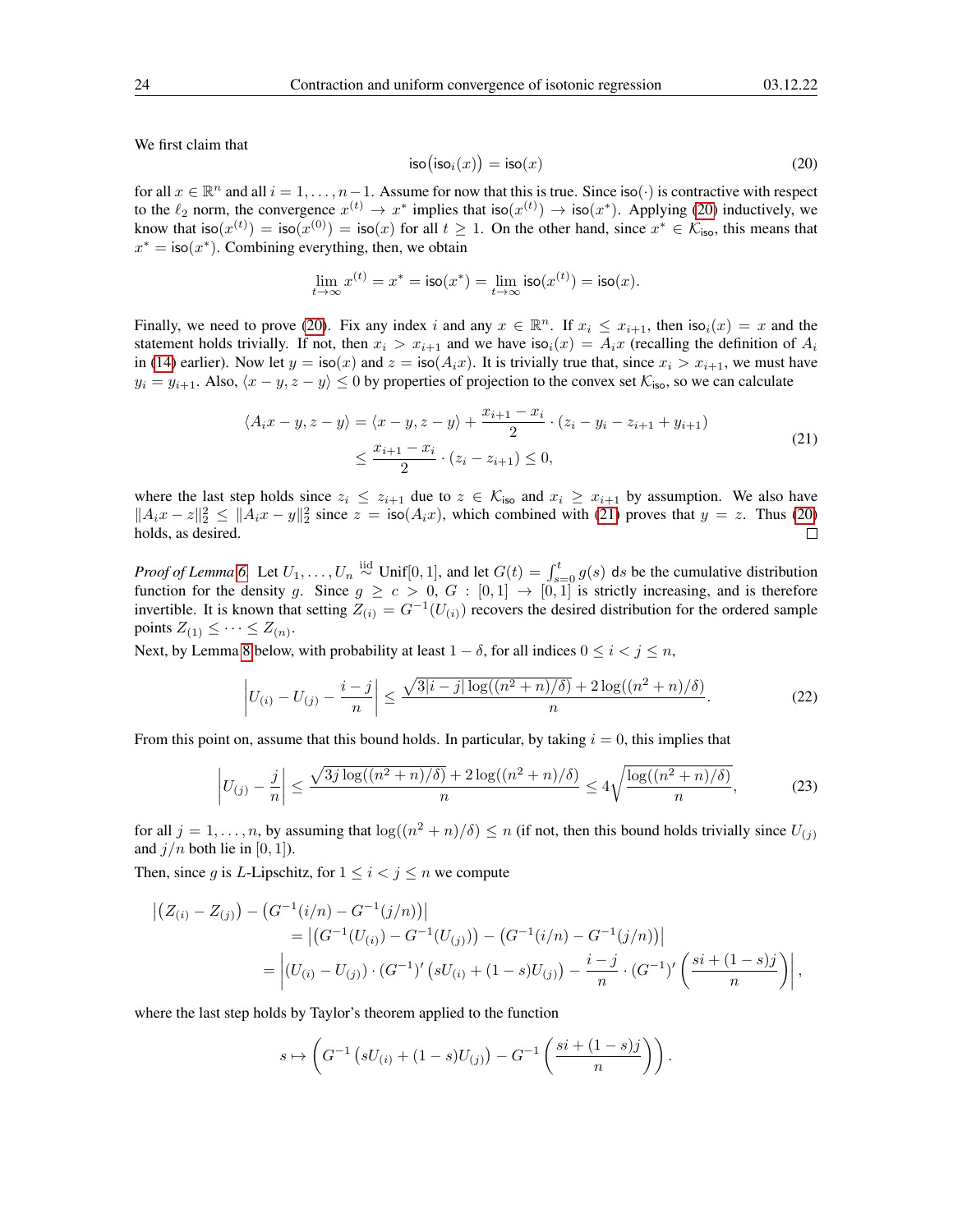We can rewrite this as

$$
\left| \left( Z_{(i)} - Z_{(j)} \right) - \left( G^{-1}(i/n) - G^{-1}(j/n) \right) \right| \right|
$$
  
\n
$$
\leq \left| \left( U_{(i)} - U_{(j)} \right) - \frac{i - j}{n} \right| \cdot \left( G^{-1} \right)' \left( s U_{(i)} + (1 - s) U_{(j)} \right) +
$$
  
\n
$$
\frac{j - i}{n} \cdot \left| \left( G^{-1} \right)' \left( s U_{(i)} + (1 - s) U_{(j)} \right) - \left( G^{-1} \right)' \left( \frac{s i + (1 - s) j}{n} \right) \right|,
$$

Since  $G^{-1}$  has bounded first and second derivatives as in [\(17\)](#page-18-3), we then have

$$
\begin{split} \left| \left( Z_{(i)} - Z_{(j)} \right) - \left( G^{-1}(i/n) - G^{-1}(j/n) \right) \right| \\ &\leq \left| \left( U_{(i)} - U_{(j)} \right) - \frac{i - j}{n} \right| \cdot \frac{1}{c} + \frac{j - i}{n} \cdot \frac{L}{c^3} \cdot \left| \left( sU_{(i)} + (1 - s)U_{(j)} \right) - \frac{si + (1 - s)j}{n} \right| \\ &\leq \frac{\sqrt{3(j - i) \log((n^2 + n)/\delta)} + 2 \log((n^2 + n)/\delta)}{n} \cdot \frac{1}{c} + \frac{j - i}{n} \cdot \frac{4L}{c^3} \cdot \sqrt{\frac{\log((n^2 + n)/\delta)}{n}}, \end{split}
$$

applying the bounds obtained above in [\(22\)](#page-23-2) and [\(23\)](#page-23-3). This proves the bound [\(19\)](#page-18-2) in the lemma. To prove the simpler bound [\(18\)](#page-18-1), we calculate

$$
|Z_{(i)} - G^{-1}(i/n)| = |G^{-1}(U_{(i)}) - G^{-1}(i/n)| \le \frac{1}{c} |U_{(i)} - i/n| \le \frac{4}{c} \sqrt{\frac{\log((n^2 + n)/\delta)}{n}},
$$

since  $G^{-1}$  is  $(1/c)$ -Lipschitz and we can apply [\(23\)](#page-23-3).

<span id="page-24-0"></span>**Lemma 7.** Let  $U_{(1)}$  ≤ · · ⋅ ≤  $U_{(n)}$  be the order statistics of  $U_1, \ldots, U_n \stackrel{\text{iid}}{\sim}$  Unif[0, 1]. For any  $\delta > 0$ ,

$$
\mathbb{P}\left\{\left|U_{(i)}-\frac{i}{n}\right|\leq \frac{\sqrt{3i\log(2n/\delta)}+2\log(2n/\delta)}{n}\text{ for all }i=1,\ldots,n\right\}\geq 1-\delta.
$$

*Proof of Lemma* [7.](#page-24-0) Fix any index i. If  $i < 3 \log(2n/\delta)$ , then

$$
\frac{i}{n} - \frac{\sqrt{3i\log(2n/\delta)}}{n} \le 0
$$

and so trivially we have  $U_{(i)} \geq \frac{i}{n}$  –  $\sqrt{3i\log(2n/\delta)}$  $\frac{\log(2n/\delta)}{n}$ . If instead  $i \geq 3 \log(2n/\delta)$ , then suppose that  $U_{(i)} \leq$  $\frac{i}{n}$  –  $\frac{\sqrt{3i \log(2n/\delta)}}{n}$  =: p. This means that at least i many of the  $U_k$ 's lie in the interval  $[0, p]$ . Then

$$
\mathbb{P}\left\{U_{(i)} \leq \frac{i}{n} - \frac{\sqrt{3i\log(2n/\delta)}}{n}\right\} = \mathbb{P}\left\{U_{(i)} \leq p\right\} = \mathbb{P}\left\{\text{Binomial}(n, p) \geq i\right\}
$$

$$
= \mathbb{P}\left\{\text{Binomial}(n, p) \geq np \cdot \left(1 + \frac{\sqrt{3i\log(2n/\delta)}}{i - \sqrt{3i\log(2n/\delta)}}\right)\right\}
$$

$$
\leq \exp\left\{-\frac{1}{3}np\left(\frac{\sqrt{3i\log(2n/\delta)}}{i - \sqrt{3i\log(2n/\delta)}}\right)^2\right\} = \exp\left\{-\frac{1}{3}\frac{\left(\sqrt{3i\log(2n/\delta)}\right)^2}{i - \sqrt{3i\log(2n/\delta)}}\right\} \leq \frac{\delta}{2n},
$$

where the inequality uses the multiplicative Chernoff bound. Next, suppose that instead we have

$$
U_{(i)} \ge \frac{i}{n} + \frac{\sqrt{3i \log(2n/\delta)} + 2 \log(2n/\delta)}{n} =: p'.
$$

$$
\qquad \qquad \Box
$$